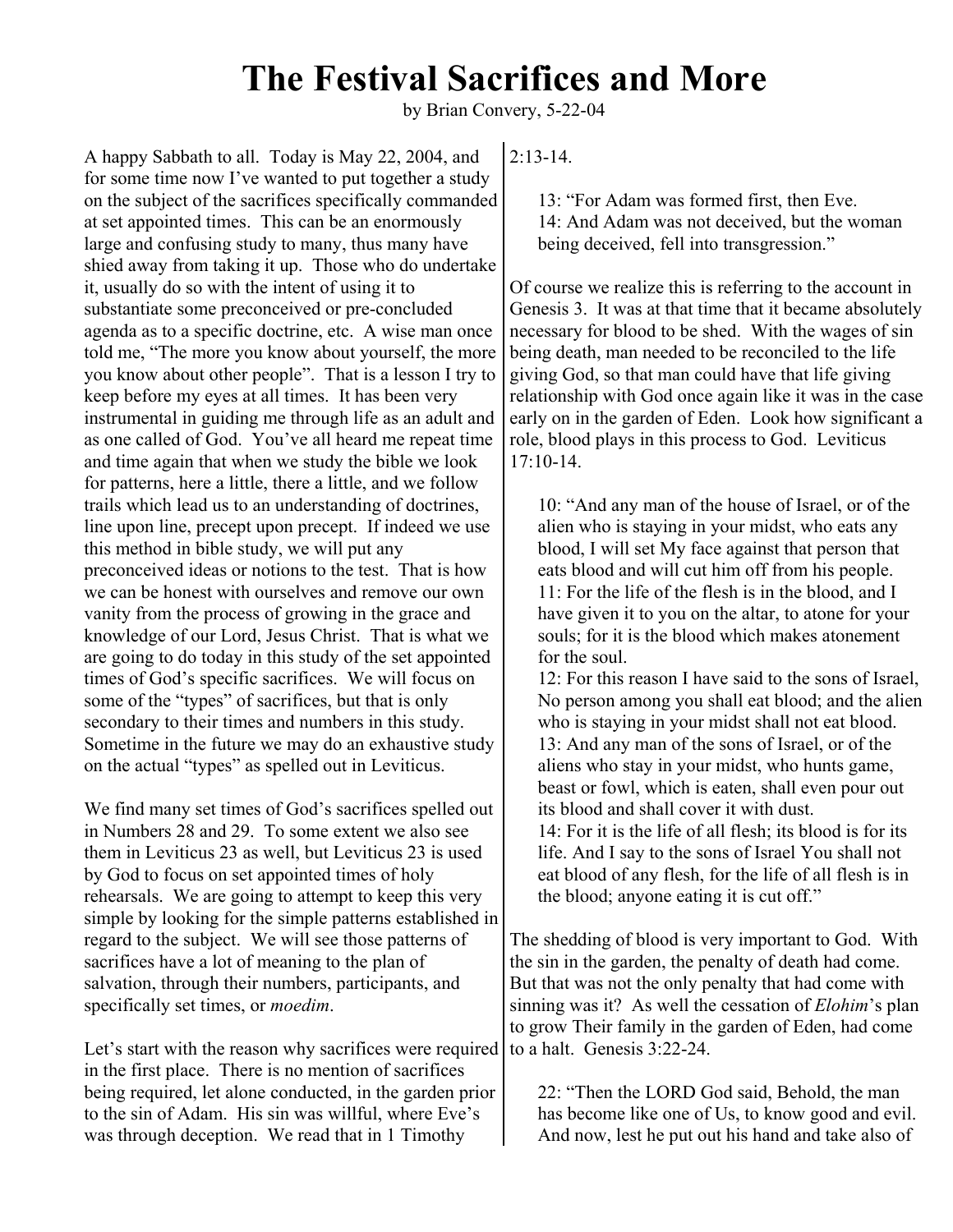the tree of life, and eat, and live forever" — 23: therefore the LORD God sent him out of the garden of Eden to till the ground from which he was taken.

24: So He drove out the man; and He [the Word] placed cherubim at the east of the garden of Eden, and a flaming sword which turned every way, to guard the way to the tree of life."

Now that brethren is why we are told there are cherubim on either side of the ark of the covenant and only the eastern gate is used in the future temple of God to usher in the New Moon day and the Sabbath day. Just a little bit of trivia here putting things together. Please notice verse 21 here as well. This is often overlooked as to its incredible significance.

21: "Also for Adam and his wife the LORD God made tunics of skin, and clothed them."

In order to be covered as the result of sin, God took the life of an animal. It had to give up its blood, its life, to cover Adam. Remember the Hebrew for atonement also means covering. This all took place while they were still in the garden. This is the first mention of an actual death in the bible. Let's remember what God told us in the garden. Genesis 1:26-27

26: "Then God said, Let Us make man in Our image, according to Our likeness; let them have dominion over the fish of the sea, over the birds of the air, and over the cattle, over all the earth and over every creeping thing that creeps on the earth. 27: So God created man in His image; in the image of God He created him; male and female He created them."

We have often covered in the past how man was different than all the rest of the physical creation. Man unlike all the other flesh types was created in the image and likeness of *Elohim*. Thus, man has the capacity to think and reason in moral terms. This made it possible to have dominion over the other flesh types as well as the earth itself. This dominion however did not include the willingness to want to kill the earth or that which occupied it. In fact, listen to the specific instruction Noah was given on this point. Genesis 9:4-6

4: "But you shall not eat flesh in its life, its blood. 5: And surely the blood of your lives I will demand. At the hand of every animal I will demand it, and at the hand of man. I will demand the life of man at the hand of every man's brother. 6: Whoever sheds man's blood, his blood shall be shed by man. For He made man in the image of God<sup>"</sup>

The shedding of man's or animal's blood is significant to God. It must only be done under His guidelines. It is a very serious matter. With sin entering in, the harmony and growth between man and *Elohim*, and for that matter, man and animals, was interrupted. Man's ability as well as access to eternal life, to the family of God in the garden had come to a halt. It became necessary now for a man, for actually all men, to be redeemed. That redemption would require a sacrifice, a very important sacrifice. It would require it to be of more value than mankind, who had been the high point of the physical creation. It would have to be a totally pure and sinless sacrifice. That fell to one of the *Elohim* kind who had created man. It would require Him to lay down His eternal life to atone for the sins of His beloved creation. Yes, only His sacrifice could cover mankind. From that time forward, from the very beginning of God's creation, the Member of the *Elohim*, called the Word, was singled out for this tremendous act of love and devotion. It was also at this time that mankind would not have access to the other Being we have come to know as the Father. Have you ever asked yourself why? Because there would be a time when eternal life would only reside with Him, that is with the Father. His beloved Friend would have to give that privilege up in the future, nothing impure could taint that. So He separated Himself from mankind until the Word fulfilled His sacrifice for mankind. These things are not understood by all are they, not even by many, but by those who have been allowed to drink of the milk of the word of God and then granted to move onto more solid food. There is no vanity in this understanding brethren, only a humility and thankfulness that God almighty has had mercy on us while we are yet sinners. Brethren, in that humility there is not one grain of hate toward our brother. Innocent blood was required to be shed because of Adam's sin and all our subsequent sinful behavior. Human life would not be adequate to atone for sin, for that matter neither would that of bulls and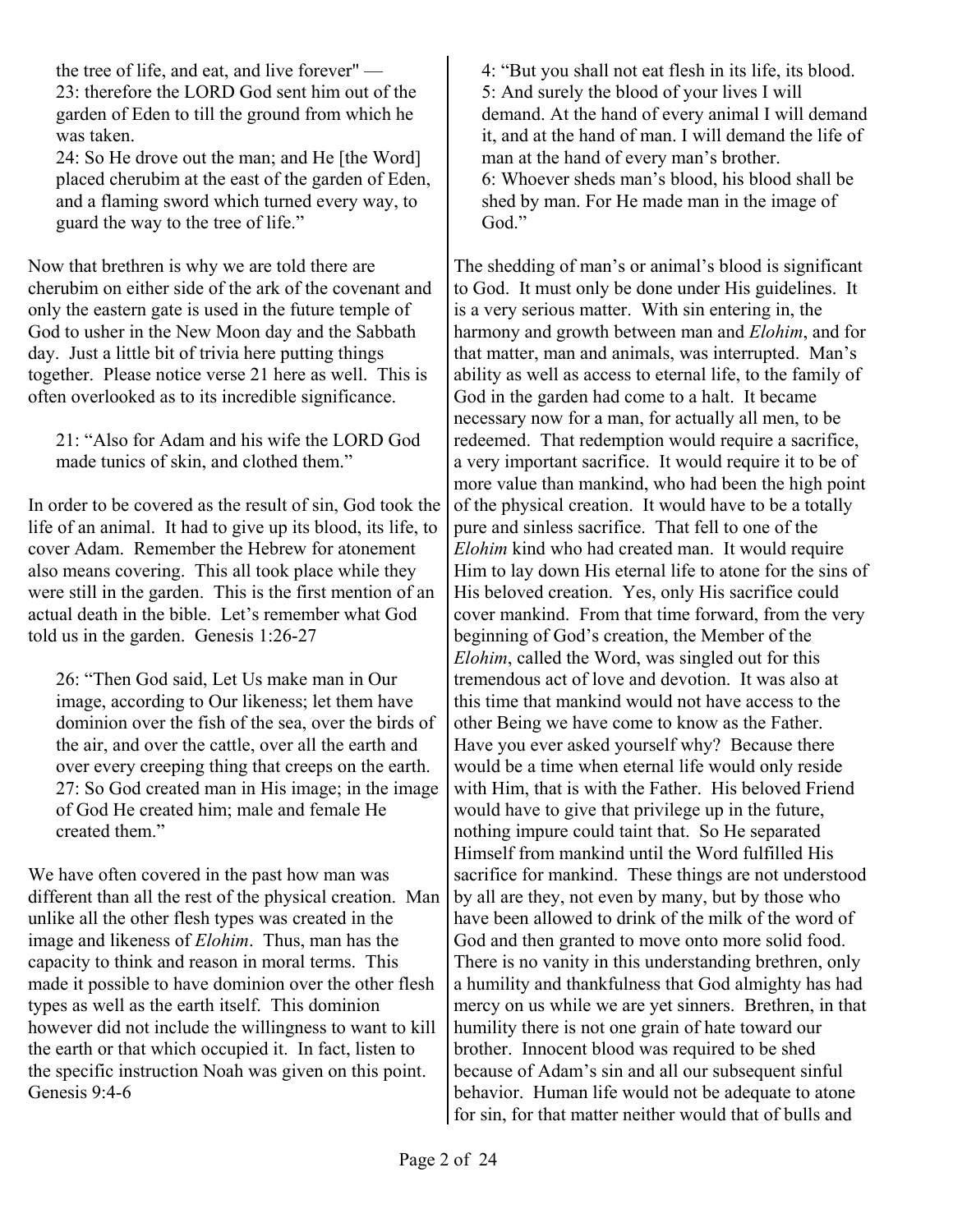goats and sheep either. Only He who was God with us, could perform this function. His was innocent blood of incredible value. It is important to know why God chose the blood of animals and birds to be a temporary example for this. The reason is that their blood was innocent as well. They didn't sin did they. But why only those two fleshes. Why not fish and snakes and bugs, etc.? Surely they all have blood. The reason is they are cold blooded. They are not warm blooded like mammals and birds. Even then only clean animals and birds could be used. These are all very important things to understand for this study as well for many others. Here in lies a very important understanding to sacrifice. It is necessary for man to have a humble and dependent relationship with the animal to be sacrificed which would be shedding its blood and thus its life. Israel was tied intricately to them. They provided many of the necessities with which Israel needed to live and not just live but to live more abundantly. Just think oxen, sheep, goats, and doves. Between them they worked the fields, ground out the grain, provided clothing and goods and food. These are all species that live among men and are domesticated, as such they are stilled and calmed in that effort and relationship. This is very significant as well as the fact that they are declared to be clean by God. The individual who offered up the sacrifice, as in its killing, had to place or lay one hand on its head while cutting its throat with the other, except in the case of a dove. This act is the fundamental premise for the doctrine of the laying on of hands. I hope we understand the significance of this act. This bonding and conveyance is to be so humble and heartfelt and soberingly serious that without that we could never truly understand the relationship we are to have with Christ in regard to His sacrifice for us, let alone our understanding of redemption and redemptive healing or the granting of his holy spirit. The example of this relationship comes full blown in the sacrifices conducted daily, weekly, monthly, and during the other appointed times of meeting with God. It is this very thing that Christ, the Lamb of God would make fuller by His sacrifice and shed blood. It was these requirements that Christ nailed to the cross as Paul tells us in Colossians 2:14. Jesus Christ became the completion of these sacrifices for His bride. That is why in Numbers 28:16 we see no animal sacrifices listed for the Passover of the Lord. That relationship was reserved for Him and Him alone and those it

covered are protected from the death angel. That day and its meaning are so significant to the family of God that we are clearly told in Numbers 28:16 that there is no substitute by the absence of any listed sacrifice. That is why Hebrews 10:4 tells us:

4: "For it is not possible that the blood of bulls and goats could take away sins."

In fact let's read Hebrews 9:11-15.

11: "But Christ came as High Priest of the good things to come, with the greater and more perfect tabernacle not made with hands, that is, not of this creation.

12: Not with the blood of goats and calves, but with His own blood He entered the Most Holy Place once for all, having obtained eternal redemption.

13: For if the blood of bulls and goats and the ashes of a heifer, sprinkling the unclean, sanctifies for the purifying of the flesh,

14: how much more shall the blood of Christ, who through the eternal Spirit offered Himself without spot to God, [purge or] cleanse your conscience from dead works to serve the living God? 15: And for this reason He is the Mediator of the new covenant, by means of death [that is His], for the redemption of the transgressions under the first covenant [not all of mankind were under the 1st covenant were they], that those who are called may receive the promise of the eternal inheritance."

There is a time line. Brethren I ask you are all, "called?" No! This is further proof of a time line existing and growing the family of God. At this time the sacrifice of the shed blood of Christ is only applied to those called to be the bride, to complete the number that was started under the first marriage covenant because it was halted due to the volume of sins and transgressions during it. No, there is no substitute for the Lamb of God our Passover sacrifice. That is why Christ told His disciples and thus those who are called by the Father in Luke 22:20.

20: ". . .This cup is the new testament in my blood, which is shed for **you**."

I pray we understand the depth of what I have just read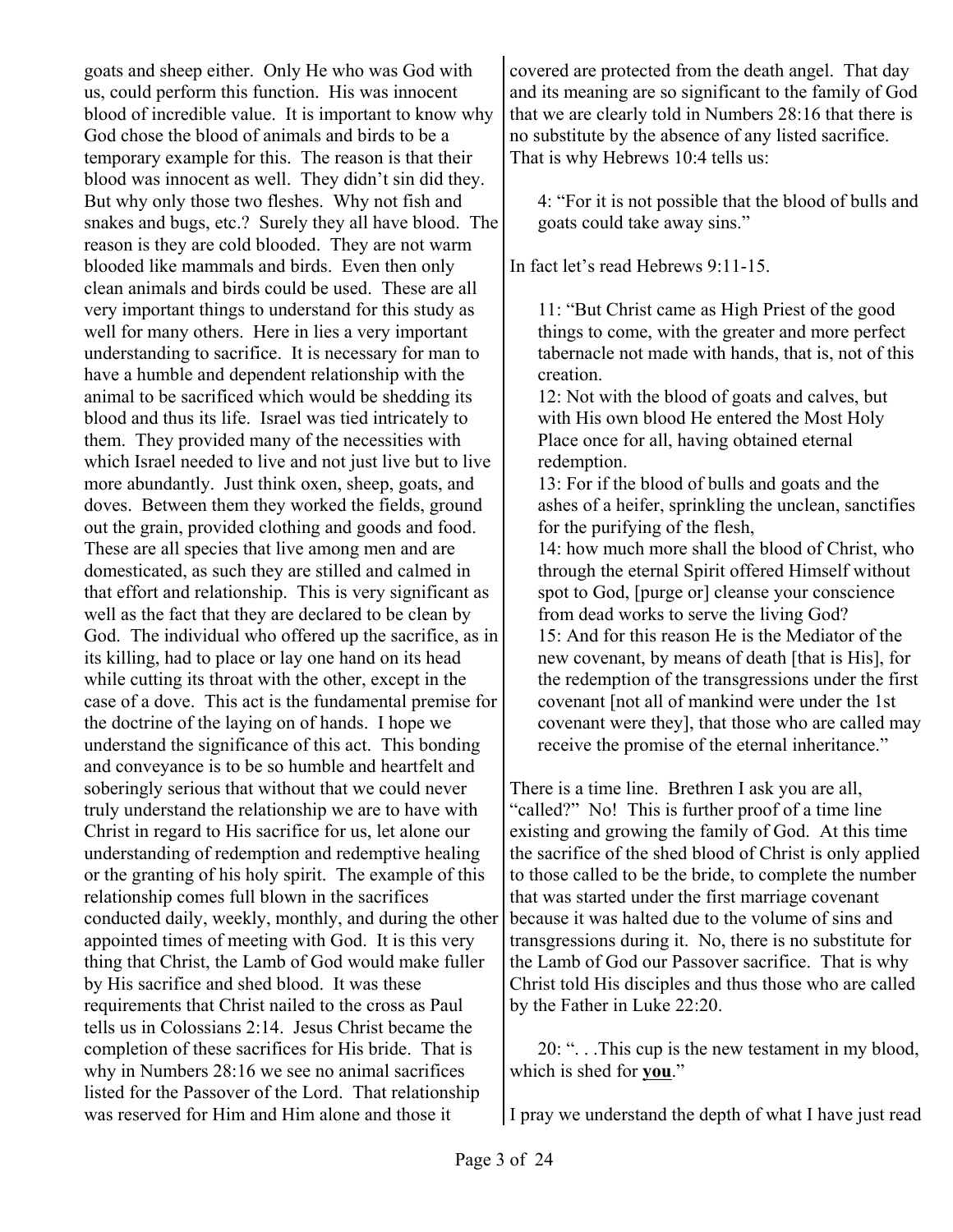and said as to Christ's purpose at this time and our part in it. Do we understand the part we have and will play in it? Do we understand that we have been responsible for His need to shed His innocent blood? Each of us must have a deep, abiding, and intimate, and dependent relationship with Him. It must be of a degree of maturity that we are able to place our hand on the Lamb of God's head and cut His throat. Only then do we understand the necessity of His death on our behalf. We must willingly accept this role for it is the only way that we can be reconciled to both parts of the *Elohim* and be included in the plan of salvation of the bride. That is the very reason why the plan of salvation starts with the feast of the Passover of the Lord on the fourteenth day of the first month, called Abib. It is all about what Christ did for us and our relationship with Him and should never be mixed or defiled with any other sacrifice of any other set appointed time of God. Before we move on to the specific set times of the sacrifices and what they were, we need to understand some simple premises. In Hosea 6:6 we are taught:

6: "For I desired mercy, and not sacrifice; and the knowledge of God more than burnt offerings.

That is what Christ has given to us at this time but listen to what follows in verse 7.

7: "But **like Adam** they transgressed **the covenant**; there they dealt treacherously with Me."

And of course that's Judah and Israel. Did we get that though? What covenant is God talking about here and comparing Adam and Israel of transgressing because of their treacherous behavior? Our minds should be swimming on this instruction from God, but don't sink, tread water for a while. That Hebrew word for treacherous here is #898 in the Strong's,

"*bagad*, a prime root, to cover with a garment, figuratively to act covertly by implication, to pillage, deal deceitfully, treacherously, unfaithfully, etc."

The Brown, Driver, Briggs (BDB) says it is a verb and means to act or deal treacherously, faithlessly, deceitfully. Don't forget the context of Hosea 6:6-7, the New King James gives it a poor translation so I used the Interlinear. So where do we find this same

language of faithlessness and treachery as an example of a covenant Israel had entered into. Jeremiah 3:6-11.

6: "Jehovah also said to me in the days of Josiah the king, Have you seen what the apostate Israel has done? She has gone up on every high hill and under every green tree, and has fornicated there. 7: And after she had done all these, I said, She will return to Me; but she did not return. And her treacherous sister Judah saw it. 8: And I watched. When for all the causes for

which the apostate Israel committed adultery, I put her away and gave her a bill of her divorce to her. Yet her treacherous sister Judah did not fear, but she also went and fornicated.

9: And it happened, from the wantonness of her harlotry she defiled the land, and committed adultery with stones and with pieces of wood. 10: And yet for all this her treacherous sister Judah has not turned to Me with her whole heart, but with falsehood, says Jehovah.

11: And Jehovah said to me, The apostate Israel has justified herself more than treacherous Judah."

Once again brethren we can clearly see that the marriage covenant has been in place from the beginning. It has been revised and offered several times, but nonetheless those who have qualified under it will comprise the bride of Christ. Adam was the very first to have it offered to him. The plan has always had the same initial goal, secure a wife to become fruitful with and multiply. So if we enter into this marriage covenant relationship, there is no further sacrifice required, but loving kindness, faithfulness, and the knowledge of God. Christ has once again restored the opportunity for us to share in that very same relationship and opportunity which was offered to Adam, Israel, and Judah. With the acceptance and inclusion into this covenant we are circumcised of heart and are able to have a very intimate relationship with our husband, Jesus Christ, and thus with our Father too. So with this information in hand, let's take a look at the specific sacrifices talked about in Numbers 28 and 29 and see their relevance to ourselves as some of those called to be the bride and then the bigger picture of the plan of salvation. Numbers 28:1-2.

1: "Now the LORD spoke to Moses, saying,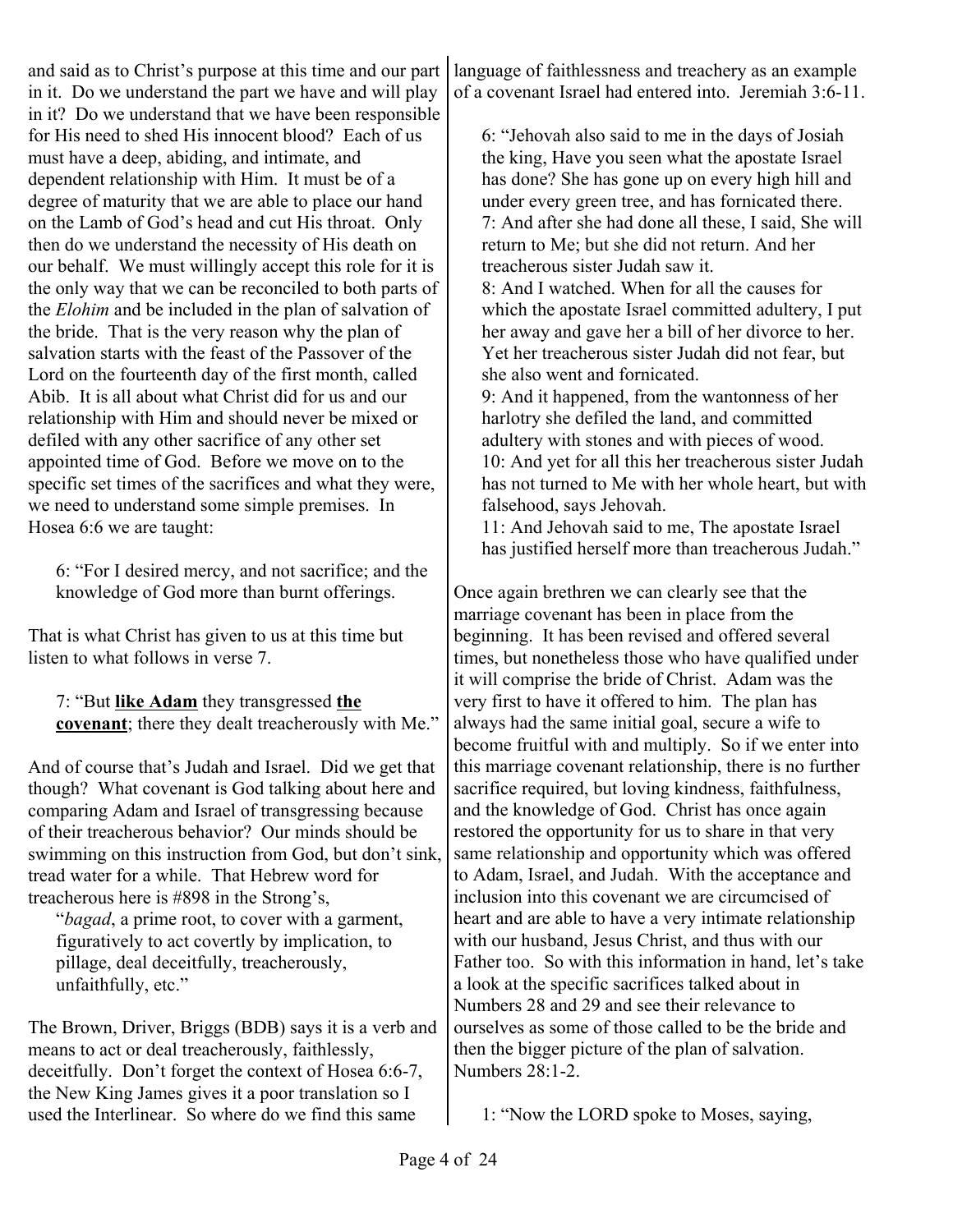2: Command the children of Israel, and say to them, My offering, My food for My offerings made by fire as a sweet aroma to Me, you shall be careful to offer to Me at their appointed time."

Once again as so often was the case we see God giving Moses very specific instructions about appointed times that he in turn was to teach to Israel. But here as opposed to Leviticus 23, we see the emphasize was not on the appointed times of meeting but rather on the appointed times for specific sacrifices. God says these are His. He even warns Israel to be very careful, as the Hebrew word stresses, in offering them at their set times. There was to be no room for error just as there isn't with keeping set appointed times of meeting. In verse 3 God starts to delineate these set times for His offerings. He starts first with the daily offerings. Verses 3-8

3: "And you shall say to them, This is the offering made by fire which you shall offer to the LORD: two male lambs in their first year without blemish, day by day, as a regular burnt offering.

4: The one lamb you shall offer in the morning, the other lamb you shall offer in the evening, [*Bein ha arbayim*]

5: and one-tenth of an ephah of fine flour as a grain offering mixed with one-fourth of a hin of pressed oil.

6: It is a regular burnt offering which was ordained at Mount Sinai for a sweet aroma, an offering made by fire to the LORD.

7: And its drink offering shall be one-fourth of a hin for each lamb; in a holy place you shall pour out the drink to the LORD as an offering.

8: The other lamb you shall offer in the evening [*Bein ha arbayim*]; as the morning grain offering and its drink offering, you shall offer it as an offering made by fire, a sweet aroma to the LORD."

Don't lose sight of the fact that the drink offering was poured out to the Lord. It's very important in the sacrifices. In summing up these daily offerings we see they consisted of lambs without blemish, fine flour mixed with oil, and a drink offering as well. These offerings were to take place at two very specific times during the day. One is after sunset and the other after sunrise. These are the two defining moments of any

given day. They are the two times of defined meeting set by God as clear definable signs for the sun and the horizon. When the sun has set behind the horizon a day starts, and that is the start of evening. God has several phrases as well as the general Hebrew word "*erev*" He uses to proclaim specific times out to us. Keep in mind there are several of them. One of which is the Hebrew phrase "*Bein ha arbayim*" as we have seen from the scriptures in past studies, it is a time period between sunset and total darkness. Exodus 16 is just one of the places God shows us its time period by contrasting and comparing it with others. The other time for the daily sacrifice is once again at another clearly definable moment in the course of a day, that is sunrise, and the short period of time which followed it. He gave them as clear signs to us. They are the two appointed times of meeting for the sun and the earth which are clearly visible to each and every one of us. No guessing or fancy footwork required and no excuses.

The next offerings God talks about are those of the seventh day Sabbath. Verses 9 and 10.

9: "And on the Sabbath day two lambs in their first year, without blemish, and two-tenths of an ephah of fine flour as a grain offering, mixed with oil, with its drink offering—

10: this is the burnt offering for every Sabbath, besides the regular burnt offering with its drink offering."

The Hebrew word for Sabbath here in verses 9 and 10 is #7676. That is always used of the seventh day of the week with no other defining that time period. These offerings are restricted to that specific time period. They do not carry over to an annual Sabbath or *Shabbathon* which is #7677 unless that day falls on the seventh day of the weekly cycle. The New King James does not do a very good job of translating verse 10. The Hebrew reads as follows: "the burnt offering of the Sabbath on its Sabbath besides the continual burnt offering and its drink offering." Here God emphasizes the importance of this offering which is appointed to just the seventh day of the weekly cycle. He also stresses that the regular daily offerings are to be conducted on this day as well.

Next God instructs about offerings on the New Moon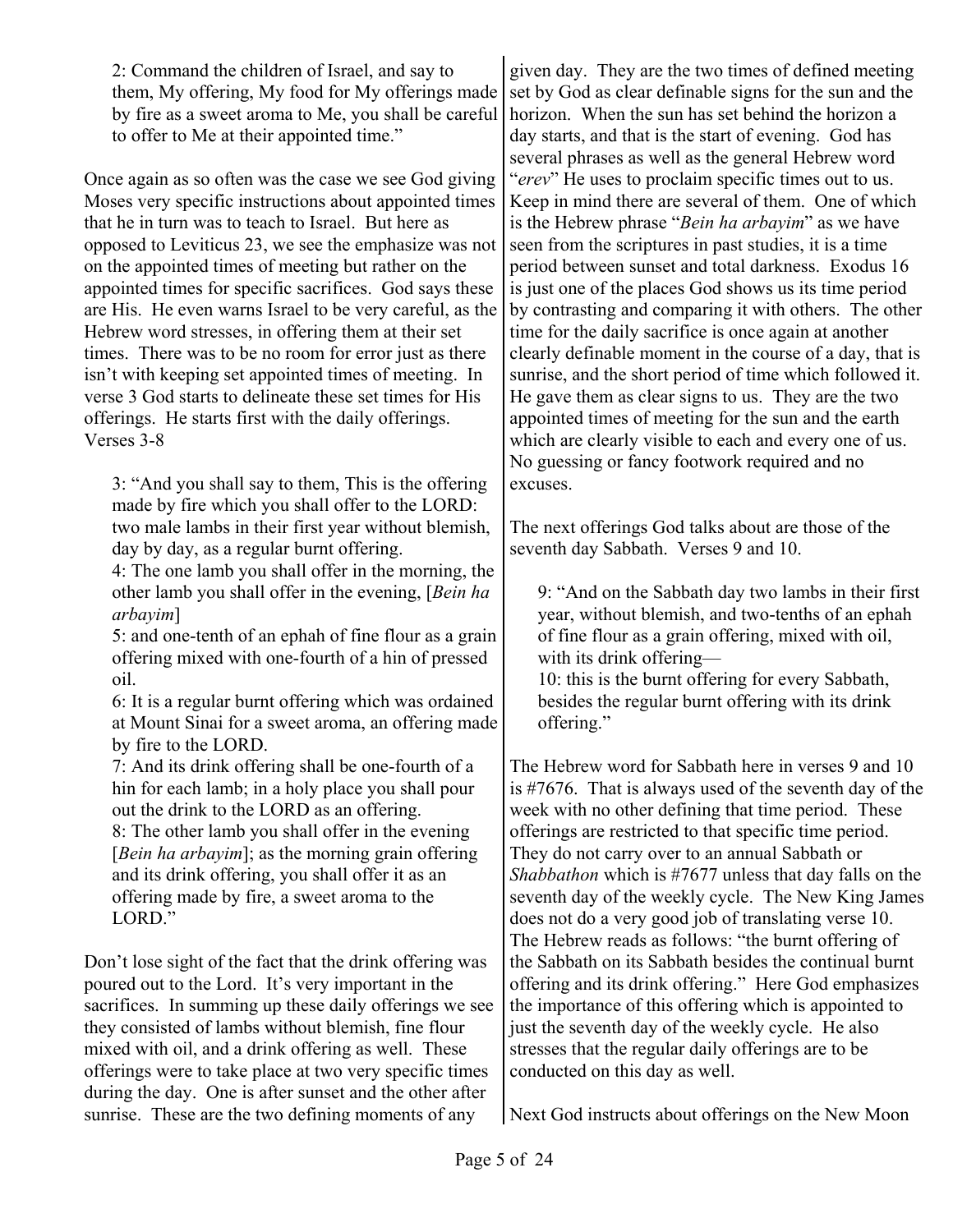Day. Verses 11-15.

11: "At the beginnings of your months you shall present a burnt offering to the LORD: two young bulls, one ram, and seven lambs in their first year, without blemish;

12: three-tenths of an ephah of fine flour as a grain offering, mixed with oil, for each bull; two-tenths of an ephah of fine flour as a grain offering, mixed with oil, for the one ram;

13: and one-tenth of an ephah of fine flour, mixed with oil, as a grain offering for each lamb, as a burnt offering of sweet aroma, an offering made by fire to the LORD.

14: Their drink offering shall be half a hin of wine for a bull, one-third of a hin for a ram, and one-fourth of a hin for a lamb; this is the burnt offering for each month throughout the months of the year.

15: Also one kid of the goats as a sin offering to the LORD shall be offered, besides the regular burnt offering and its drink offering."

So here we have a lot of animals being sacrificed. Eleven of them without the two lambs of the daily sacrifice included. If the new moon were to fall on a seventh day Sabbath or as it always does on the first day of the seventh month which is the Feast of Trumpets, then we would have a lot of animals being killed and shedding blood. Please note some change here from the burnt offerings of the Sabbath and daily offerings. We now have two bulls. As we all know cattle were of great value to those in Israel. The average Israelite didn't own many if any at all. We also have a ram offered. A ram is a mature male sheep. It is the Hebrew word *ayil*. It is used of a ram, a pillar, or pilaster, or a leader, or chief, and of the terebinth tree. All of these are used to represent symbols of strength. When we read Ezekiel 34, we see *ayil* featured prominently in contrast to the other featured animal, the billy goat. It is not by coincidence we see a ram and a mature goat contrasted there. The ram is a protector. The goat an agent of corruption and pain. This is important to understand. Now that's a mature goat, remember, a billy goat.

The seven day cycle was given to man by God, but the understanding of the plan of salvation was not. It was only given to those God determined to have the

knowledge of it. Six days man has been given to work and toil. The seventh day is a commanded day of rest by God. We read that in Genesis 1 and it continues throughout the bible to teach the same thing. All mankind was to adhere to it from the beginning. The new moon day starts off the count of the month regardless of which day it falls on in the weekly cycle. There are 12 or 13 months in a given year depending upon the state of the early grain harvest, but only the first seven months are used to contain the Feasts or Festivals of God as to the annual holy days in which the plan of salvation is depicted and rehearsed. Ponder this for a moment: seven days in a week, seven months in salvations calendar, seven years in a land rest, seven weeks count to the start of Pentecost and 7X7 years count to the start of the jubilee year of release, seven days of Unleavened Bread, and seven days of the Feast of Tabernacles. They should all hold special meaning to each of us. The point here is that the first day of the month is special to God and us. That is why we see seven lambs being sacrificed. It is symbolic of the seven months count in which the plan of salvation as we know it is carried out. I say as we know it because there are still five months left in the normal year. God does everything with purpose so there is something in store for us there. Just like seven days in a week, seven months has important meaning. Now back to the ram. When *ayil* is used of a slain ram, we have an important lesson being made. A ram is the leader of an acceptable flock. It protects the flock. It is of good character and stature. Remember what is stated in Ezekiel 34:17 in that context.

17: . . . O My flock, thus says the Lord GOD: Behold, I shall judge between sheep and sheep, between rams and goats."

The significance of this ram offering is that it is covenantal. In Genesis 22 we read the account of Abraham's ultimate test of faith in God. There we read about Abraham willing to sacrifice his son of promise to be obedient to God. Let's pick it up in verses 9-13.

9: "Then they came to the place of which God had told him. And Abraham built an altar there and placed the wood in order; and he bound Isaac his son and laid him on the altar, upon the wood. [Remember the wood had to be placed in a specific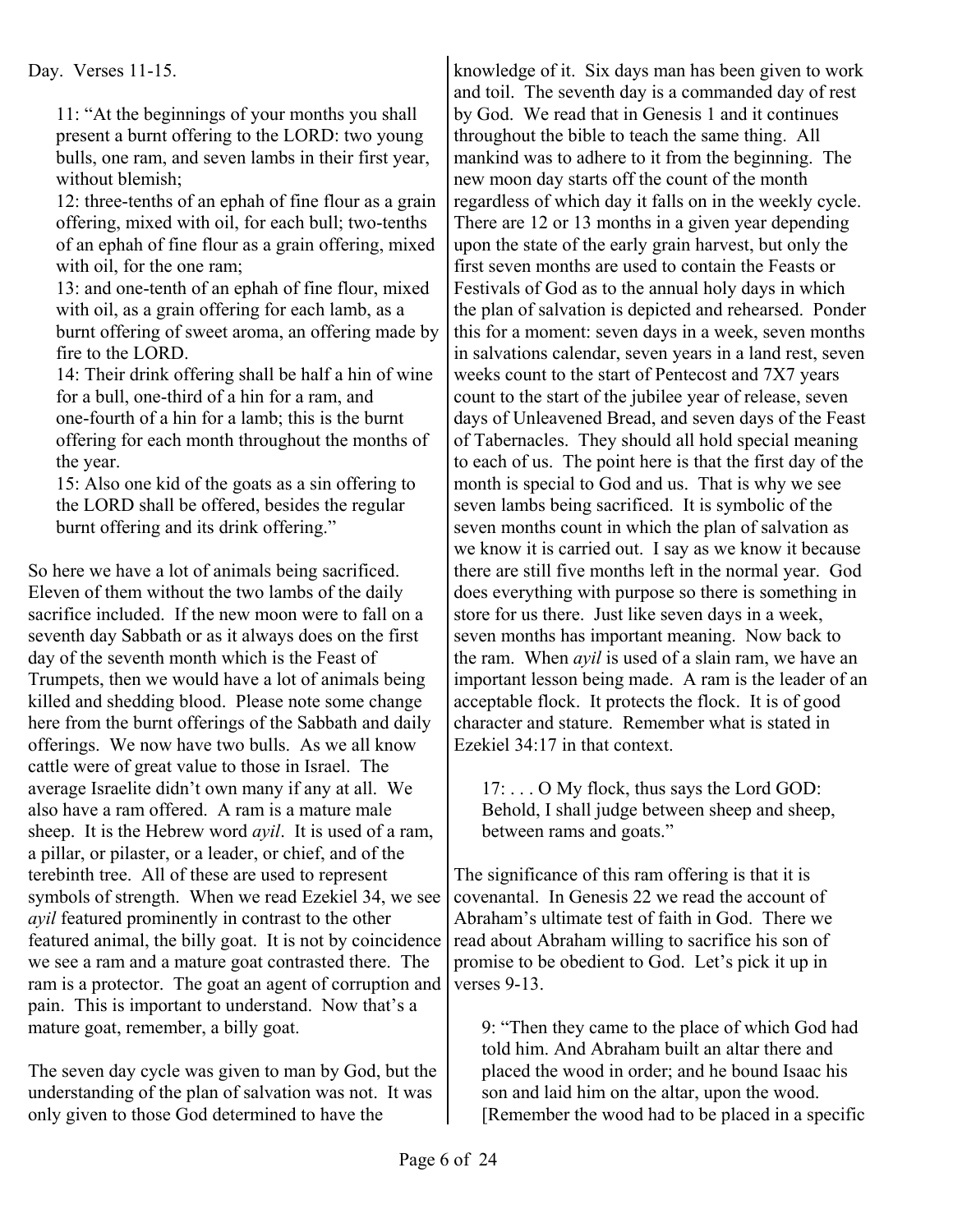order for the Levitical sacrifices as well.] 10: And Abraham stretched out his hand and took the knife to slay his son."

Do we think our tests and trials have been too hard? Just think of this one brethren the next time that we're lamenting about one of our own.

11: "But the Angel of the LORD called to him from heaven and said, Abraham, Abraham! So he said, Here I am.

12: And He said, Do not lay your hand on the lad, or do anything to him; for now I know that you fear God, since you have not withheld your son, your only son, from Me.

13: Then Abraham lifted his eyes and looked, and there behind him was a ram caught in a thicket by its horns. So Abraham went and took the ram, and offered it up for a burnt offering instead of his son."

It was here at this time that God confirmed the incredible physical covenant of blessings with Abraham and his physical seed. But that isn't all is it? We understand this event was only a foreshadow of an epic event to take place in future years. The relationships here depict the sacrifice that God the Father would be willing to make of His beloved Son. Yes, there is a plan of salvation depicted in the keeping of the annual festivals of God. The key to keeping them on their appointed days is tied to the calendar of God and more specifically the first seven lunar months. If we do not know how to determine the start of these months, we will lose out on the importance of these days. That is the reason we see a ram offered on a new moon day. It is a covenantal offering. It is intricately tied to the plan of salvation, to its calculating the start of the count of these all important seven months out of the year. These seven days or series of seven days that start the seven months are a true sign to our understanding. So who do you think this ram is symbolic of brethren? We'll discuss that in more detail later. Rams were not part of the daily or regular sacrifices, nor were they part of the Sabbath day sacrifices, but now that we enter into instruction on the monthly and thus yearly cycle we find them. Think on that for a while.

In Numbers 28 we are coming to a silence on the

subject of sacrifice which is actually deafening in its volume. Verse 16.

16: "On the fourteenth day of the first month is the Passover of the LORD."

That's it brethren. That's all it says about the Passover of the Lord. The next verse starts to define the Feast of Unleavened Bread. We can read scripture after scripture that tells us on the fourteenth of Abib lambs were sacrificed specifically for this day. In fact we don't see any mention here of the two lambs sacrificed as regular burnt offerings either as they were for the Sabbath and the New Moon day prior to this, do we. Remember what God said this instruction was intended to do. In verse 2 He was telling us about his burnt offerings which were a sweet aroma to Him and that they have specific times they were to be offered. The sequence or pattern so far is, God would give us the specific time, that being the day or date, and then the required sacrifices. Here in regard to the Passover of the Lord we are given the date, but no sacrifices mentioned. How many of us think this is just an oversight or a coincidence? I trust none of us do. So why the deafening silence? We have read the account of this day often in Exodus 12. Verse 6 tells us exactly when the lambs were to be killed on the fourteenth of the first month. Verses 3 and 4 tell us a lamb for each household in fact. So why does God mention the fourteenth here in Numbers 28:16 and mention nothing about this incredibly important sacrifice? I hope we have and will give that a lot of deep thinking each and every year we approach the Passover of the Lord. It should be part of our examining ourselves. The answer to my question is incredibly important to our calling at this time, to our vow of an intimate relationship with the Lamb of God, and to our sustaining of it. We must be very careful in our understanding of it, for it only happens once for us, that is qualifying to be the bride. In reality there is no physical lamb that can fill this slot. Israel's rehearsal of this sacrifice was just that, a rehearsal. When Jesus Christ returns to number the amount of individuals who have truly eaten of that sacrifice, He does so as the Lamb of God. Revelation 6:15-16.

15: "And the kings of the earth, the great men, the rich men, the commanders, the mighty men, every slave and every free man, hid themselves in the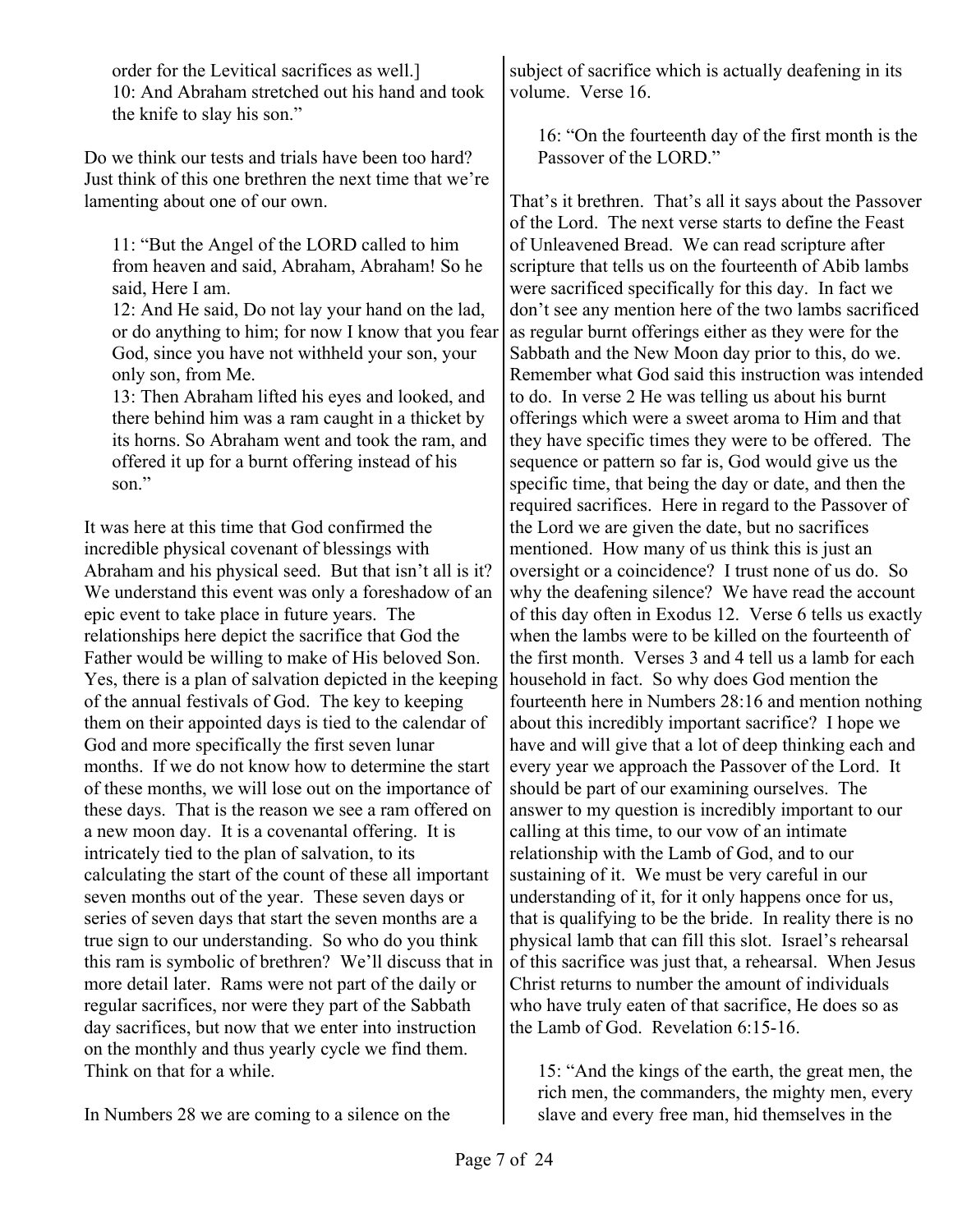caves and in the rocks of the mountains, 16: and said to the mountains and rocks, Fall on us and hide us from the face of Him who sits on the throne and from the wrath of the Lamb!"

In 1 Corinthians we are told in 5:7:

7: "Therefore purge out the old leaven, that you may be a new lump, since you truly are unleavened. For indeed Christ, our Passover, was sacrificed for us<sup>"</sup>

No brethren there is no substitute for the Lamb of God. The fourteenth of Abib is all about Him and what He did and does for us. He unleavened us from our sin on the 14th. It is up to us to continue in that state as depicted in the 7 day Feast of Unleavened Bread which follows Christ's sacrifice. Exodus 12:3-4.

3: "Speak to all the congregation of Israel, saying: On the tenth day of this month every man shall take for himself a lamb, according to the house of his father, a lamb for a household.

4: And if the household is too small for the lamb, let him and his neighbor next to his house take it according to the number of the persons; according to each man's need you shall make your count for the lamb"

Brethren there is only one lamb for the household of God, the Father. As well there is a specific number to that household which will feed on that lamb. That number is 144,000. When that number has been completed according to each one's need, then the Lamb of God will return to claim each and every one of them. Here in Numbers 28 God is telling us how holy this day is. The sacrifice of this day is truly set apart. It is the threshold to the success of all the others. It is unique in its number, that being fourteen. No other feast falls on the fourteenth of the month. It is reserved for Christ's shed blood. Who is the shed blood reserved for? Matthew 26:28:

28: "For this is My blood of the new covenant, which is shed for many for the forgiveness of sins."

Mark 14:24:

24: "And He said to them, This is My blood of the

new covenant, which is shed for many."

The Interlinear says of Matthew 26:28:

28: "For this is My blood of the New Covenant which concerning many is being poured out for the forgiveness of sins."

Do not forget the Passover of the Lord as to the purpose of the shed blood. It was not for everyone in the household was it. Everyone in the household could eat of the lamb, if they were not an outsider as expressed in Exodus 12:43. That is they could eat of its flesh. But who was the shed blood for? The firstborn only. They were the only ones protected by it, for they were the ones the death angel sought out. Yes brethren there is a time line for the plan of salvation. Christ is the firstborn of many brethren. This day is all about Jesus Christ and His preeminence represented by His life given. Once again that's not all. His broken and battered body is representative of the Church and more specifically the result of that battering and breaking apart of those called to be His beloved bride. In Romans 8:29:

29: "For whom He foreknew, He also predestined to be conformed to the image of His Son, that He might be the firstborn among many brethren."

Jesus Christ is the firstborn among those who have been called by the Father and those who have been conformed or as the Greek, *summorphos*, #4832 in Strong's means, "jointly formed," in the image of His son. Oh yes, just as Eve came from Adam's body, so too will the bride of Christ come from Jesus' body. But it doesn't stop here as to its importance. Colossians 1:15-18:

15: "He is the image of the invisible God, the firstborn over all creation.

16: For by Him all things were created that are in heaven and that are on earth, visible and invisible, whether thrones or dominions or principalities or powers. All things were created through Him and for Him.

17: And He is before all things, and in Him all things consist.

18: And He is the Head of the body, the church, Who is the beginning, the Firstborn from the dead,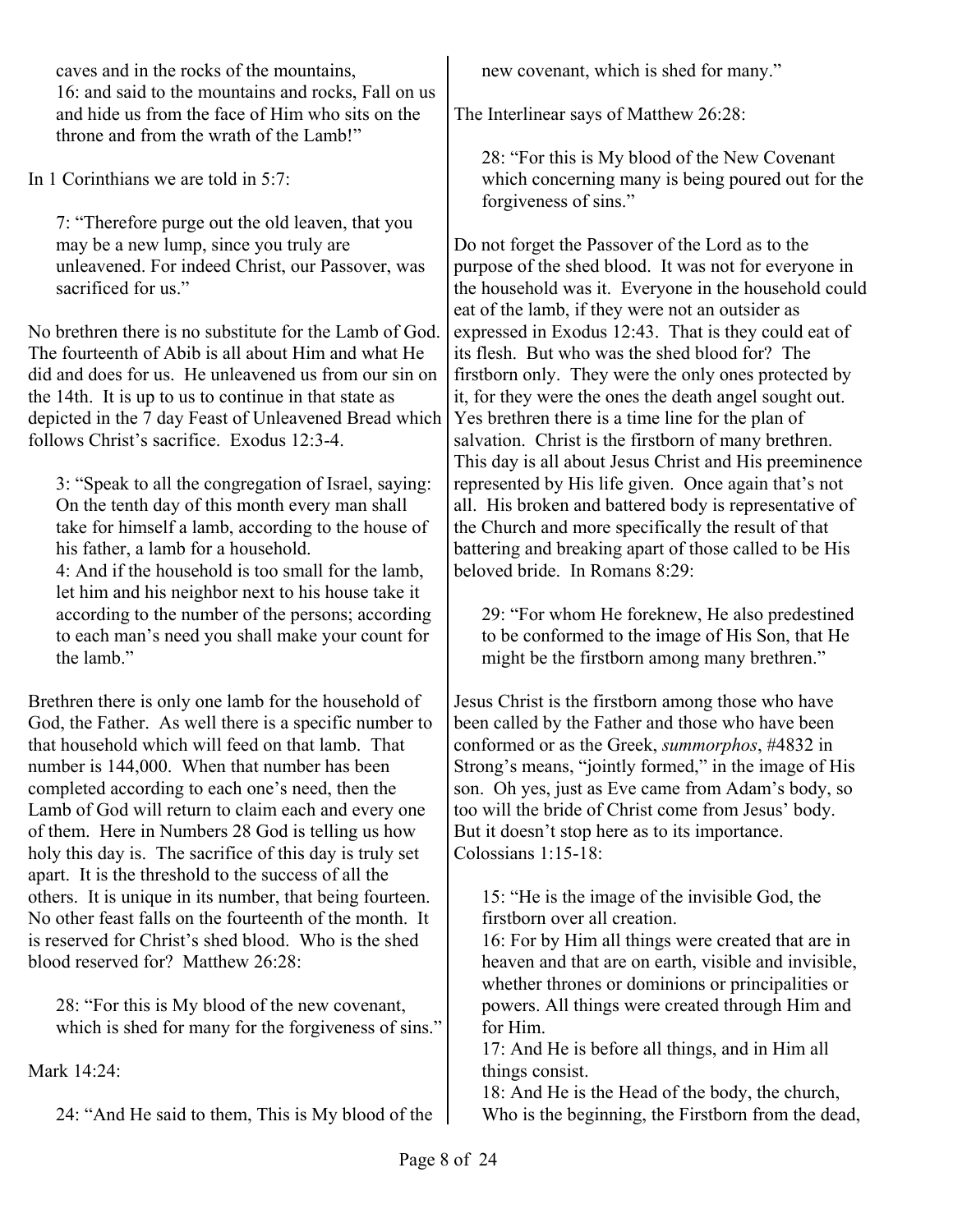that in all things He may have the preeminence."

That is why the entire plan of salvation starts with Him and that is why the fourteenth of Abib is reserved for Him and Him alone. Why the fourteenth and not the eighth, or twentieth, etc.? Because there are two groups symbolized by His broken body. Two groups each brought to perfection. Two sevens totaling fourteen. One from the first covenant and one from the second covenant. These two will qualify to be the second Eve, Christ's broken body. Do you remember the life cycle of a woman in respect to this number? The first fourteen days of that 28 day cycle are its preparation days. On days 15-21 life can begin or beggetal can take place if the egg is fertilized. So it takes a male and female to complete that. Christ and His bride will unite and be fruitful and multiply just as the first Adam and Eve were to be. Romans 1:20:

20: "for the unseen things of Him from the creation of the world are clearly seen, being understood by the things made, both His eternal power and Godhead, for them to be without excuse."

The silence God gives to us here in Numbers 28:16 on sacrifices should speak volumes to us, when that is the purpose of chapters 28 & 29. This is the Passover of the Lord in all its fullness. There is much more which could be said, but we have covered it often in the past and should be able to understand these things. Let's move on to Numbers 28:17 and we'll continue there with Unleavened Bread (UB).

17: "And on the fifteenth day of this month is the feast; unleavened bread shall be eaten for seven days."

The Interlinear translates it:

17: "And in the fifteenth day of this month a feast: unleavened bread shall be eaten seven days."

This should be abundantly clear that the Passover of the Lord and the seven days of Unleavened Bread are two separate functions. Clearly one is conducted on the fourteenth day and the other starts on the fifteenth day. Verses 16 and 17 here are the two clearest scriptures in all the bible showing a clear separation of these two feasts as to their days, yet many today are

deceived into keeping the Passover on the fifteenth and thus defiling themselves and denying the preeminence of Christ's sacrifice. Through this they in effect deny the Messiah. When we mix the appointed times together we lose sight of what they truly mean to the bride and the plan of salvation. Continuing in verses  $18-25$ :

18: "On the first day you shall have a holy convocation. You shall do no customary work. 19: And you shall present an offering made by fire as a burnt offering to the LORD: two young bulls, one ram, and seven lambs in their first year. Be sure they are without blemish.

20: Their grain offering shall be of fine flour mixed with oil: three-tenths of an ephah you shall offer for a bull, and two-tenths for a ram;

21: you shall offer one-tenth of an ephah for each of the seven lambs;

22: also one goat as a sin offering, to make atonement for you.

23: You shall offer these besides the burnt offering of the morning, which is for a regular burnt offering.

24: In this manner you shall offer the food of the offering made by fire daily for seven days, as a sweet aroma to the LORD; it shall be offered besides the regular burnt offering and its drink offering.

25: And on the seventh day you shall have a holy convocation. You shall do no customary work."

Here we see sacrifices special to the seven days as well as the daily offerings. We also see that the first and last days are holy convocations with no customary work to be done, thus they are *Shabbathons*, or as we call them high holy days. These activities are confirmed in Leviticus 23, as well as the command that unleavened bread must be eaten each of the seven days. So here in the first month we see eight festival days linked together, that is the Passover and Unleavened Bread. This is very important to the bride of Christ. These days depict the essence of the first phase of the plan of salvation, a leaven free second Adam and a leaven free second Eve. In these eight days we see the spiritual circumcision of the body of Christ.

There is a function which takes place during these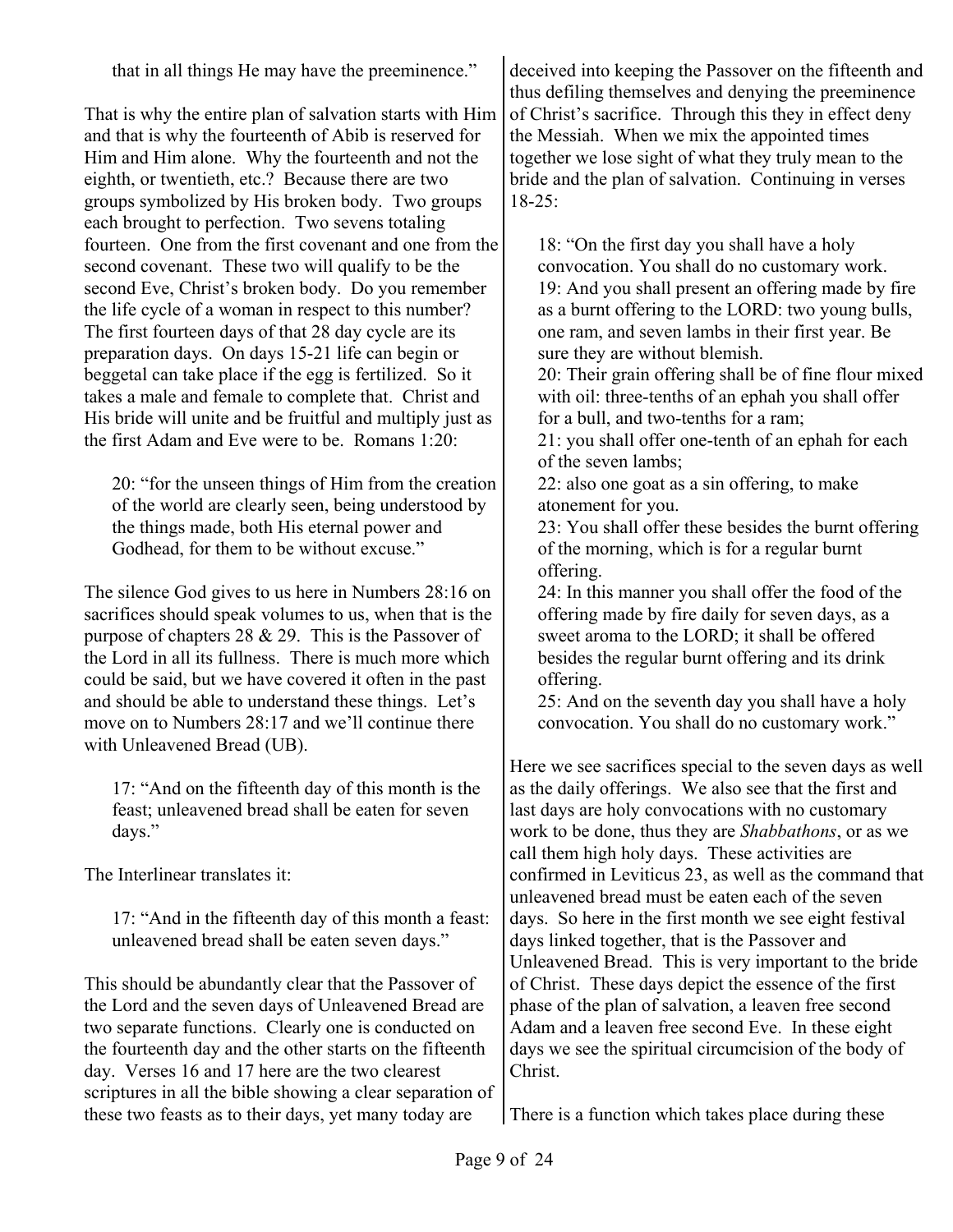eight days which leads to a count of seven weeks which is an expansion of the activities of the seven days of unleavened bread from the point of the bride being tested as to her resolve at keeping sin out and preparing to be ready for the marriage supper. We know that starting point of this seven weeks count to be called the Wave Sheaf day. It is important that we look at this before we continue on in Numbers 28 because Numbers is totally silent on it. In Leviticus 23:9-13 we receive instruction on this subject.

9: "And the LORD spoke to Moses, saying,

10: Speak to the children of Israel, and say to them: When you come into the land which I give to you, and reap its harvest, then [not before that time, remember] you shall bring a sheaf of the firstfruits of your harvest to the priest.

11: He shall wave the sheaf before the LORD, to be accepted on your behalf; on the day after the Sabbath [#7676, weekly Sabbath] the priest shall wave it.

12: And you shall offer on that day, when you wave the sheaf, a male lamb of the first year, without blemish, as a burnt offering to the LORD. 13: Its grain offering shall be two-tenths of an ephah of fine flour mixed with oil, an offering made by fire to the LORD, for a sweet aroma; and its drink offering shall be of wine, one-fourth of a hin."

Here we see a wave sheaf offering and a burnt offering which could not be made until they came into the promised land. That is not the case for Passover and UB is it? This is very special. This isn't for everyone. The forty year journey in the wilderness is not about the qualifying time of the bride of Christ. The 49 day count to the fiftieth day or the Feast of Weeks is. It all starts with this incredible firstfruits offering of the wave sheaf. That is why it is specifically conducted after Israel entered the promised land. It is very specific as to its purpose and intent. As we have often discussed in past studies, it is all about the bride, the second Eve. She is of her Husbands body as Ephesians 5:22-33 so clearly teaches us. One male lamb was to be offered with it that day. They are one. This offering is done on behalf of the bride. Remember, "for you," it said so she could be accepted while still struggling with keeping sin out. This offering was so important to God that Israel was not

allowed to put the sickle to the barley harvest until this offering was performed. Deuteronomy 16:9.

9: "You shall count seven weeks for yourself; begin to count the seven weeks from the time you begin to put the sickle to the grain."

Leviticus 23:14:

14: "You shall eat neither bread nor parched grain nor fresh grain until the same day that you have brought an offering to your God; a statute forever throughout your generations in all your dwellings."

There is no other such command associated with any other offering. Just think about this for a moment. Not one piece of grain from one head of barley could be eaten in all the promised land until the wave sheaf offering was completed on its prescribed day. It is a show stopper brethren. This day signifies the day of Christ's resurrection and acceptance by the Father on our behalf. It is about His entire body being acceptable to God, the Father. It is at that point that the called of God in new testament times will be worked with directly as the potential mother of the family. This event isn't for all of Israel. That is why it isn't listed in Numbers 28 or 29. It is very specific and very personal. It isn't for all or for that matter for many, but for a few. Once again we have discussed this often, but it is important to bring it up here because of its silence in Numbers 28, so we understand why. Here a little there a little, precept upon precept, line upon line.

Now Numbers 28:26-31:

26: "Also on the day of the firstfruits, when you bring a new grain offering to the LORD at your Feast of Weeks, you shall have a holy convocation. You shall do no customary work. 27: You shall present a burnt offering as a sweet aroma to the LORD: two young bulls, one ram, and seven lambs in their first year, 28: with their grain offering of fine flour mixed with oil: three-tenths of an ephah for each bull, two-tenths for the one ram, 29: and one-tenth for each of the seven lambs; 30: also one kid of the goats, to make atonement

for you.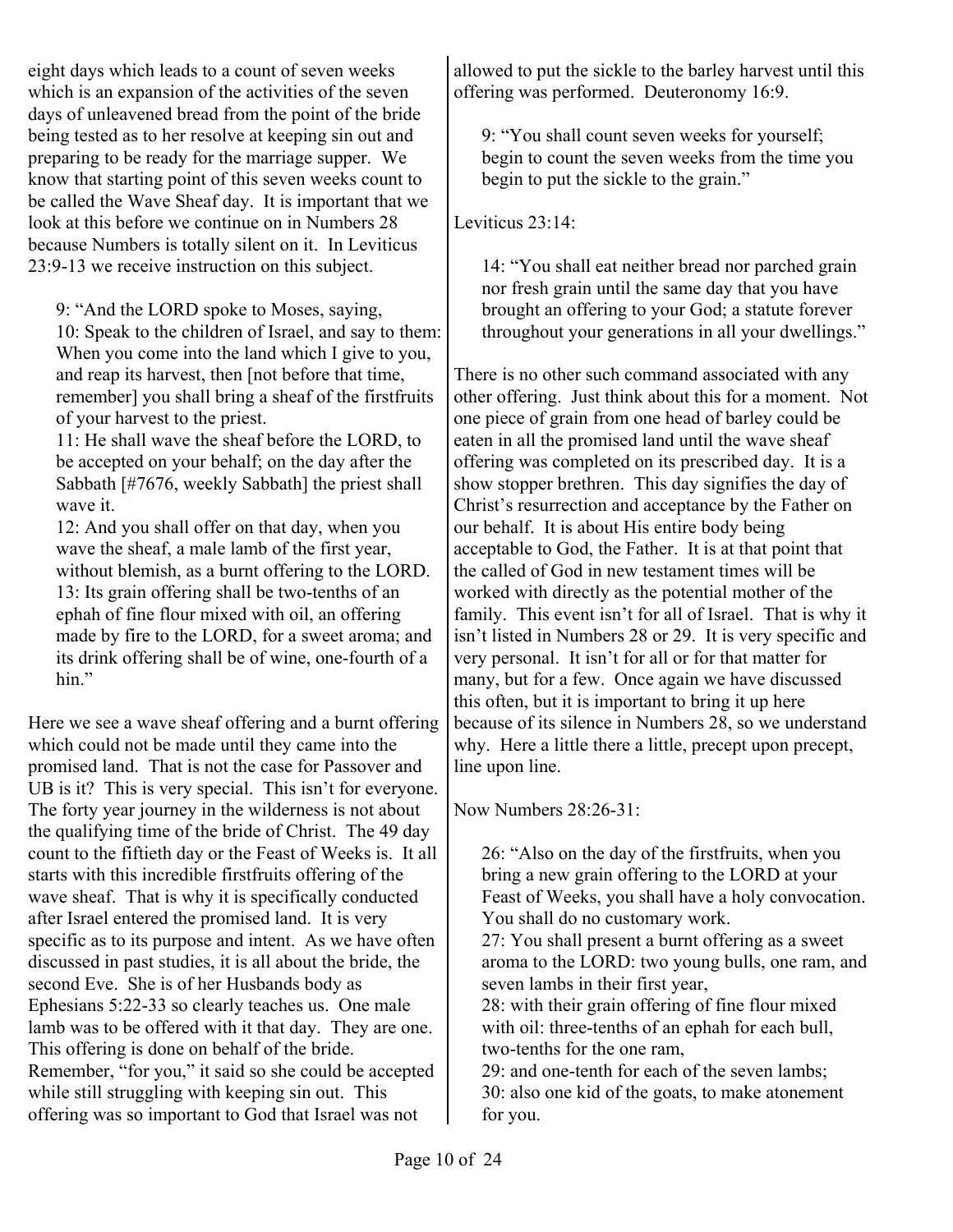31: Be sure they are without blemish. You shall present them with their drink offerings, besides the regular burnt offering with its grain offering."

Here we see we have the same offerings listed as we did for the seven days of UB and the new moon day. That is a definite pattern with a purpose, but it will change as we will see shortly. It will be different for the fall festivals. But once again there is a silence here in Numbers 28 as to other sacrifices on this Feast of Weeks, so let's investigate. We should all be fairly familiar as to how this feast is connected to the wave sheaf day and offering. It is very important to point out here two specific offerings which are not mentioned in Numbers 28 on this day of the Feast of Weeks. They are very significant and will show a split taking place on this day, a separation. One part is associated with the spring festivals and the other with the fall or later festivals. God clearly defines it for those who have eyes to see. One is about the firstfruits offered on this day. Those firstfruits are not of the barley or earlier harvest which started the 49 day count to this fiftieth day. The firstfruit of barley offering of the early harvest was accepted on the wave sheaf day. What is being offered here on the fiftieth day is the firstfruits of the wheat harvest. It is the second harvest in Israel. Exodus 34:22:

22: "And you shall observe the Feast of Weeks, of the firstfruits of wheat harvest, and the Feast of Ingathering at the year's end."

We are told in Leviticus 23 that this new grain offering is treated differently from the wave sheaf offering. In verse 17 it states:

17: "You shall bring from your dwellings two wave loaves of two-tenths of an ephah. They shall be of fine flour; they shall be baked with leaven. They are the firstfruits to the LORD."

Now please take note. There are two of them showing they represent things which have the same composition and outcome. They are baked with leaven with no mention of oil as the fine flour of the grain offering of the Wave Sheaf day is. Brethren once again this is very significant. The bride of Christ will be baked with oil. That is symbolic of the use of God's holy spirit. The two loaves on Pentecost or the Feast of

Weeks are listed as being baked with leaven. Can these two leavened loaves be a sweet aroma to the Lord as that offered on the wave sheaf day? Leviticus 2:11:

11: "No grain offering which you bring to the LORD shall be made with leaven, for you shall burn no leaven nor any honey in any offering to the LORD made by fire."

Is there a contradiction here? Leviticus 23:16-17:

16: ". . .then you shall offer a new grain offering to the LORD."

17: ". . .They are the firstfruits to the LORD."

Do we employ the old cop-out, "it's a mystery" here? Verse 18:

18: "**And you shall offer with the bread** seven lambs of the first year, without blemish, one young bull, and two rams. They shall be as a burnt offering to the LORD, with their grain offering and their drink offerings, an offering made by fire for a sweet aroma to the LORD."

Now wait a minute. Didn't we read over in Numbers 28 that there were to be two bulls, one ram, and seven lambs sacrificed on this day. So what just happened here in Leviticus 23? Why did we read here that there are seven lambs, one bull, and two rams with their grain and drink offerings? The answer should be coming very clear. We are talking about two entirely different things on the same day. The seven lambs, one bull, and two rams are tied directly to the two leavened loaves. It clearly tells us that here. "And ye shall offer with the bread," it says. It says, "they shall be a burnt offering to the Lord, a sweet aroma to Him." Leviticus 2:11 told us we couldn't do that in regard to leavened bread. In fact Exodus 23:18 says:

18: "You shall not offer the blood of My sacrifice with leavened bread; nor shall the fat of My sacrifice remain until morning."

That should put an end brethren to any discussion about do we eat leavened bread with the Passover. That kills it stone dead. Exodus 34:25: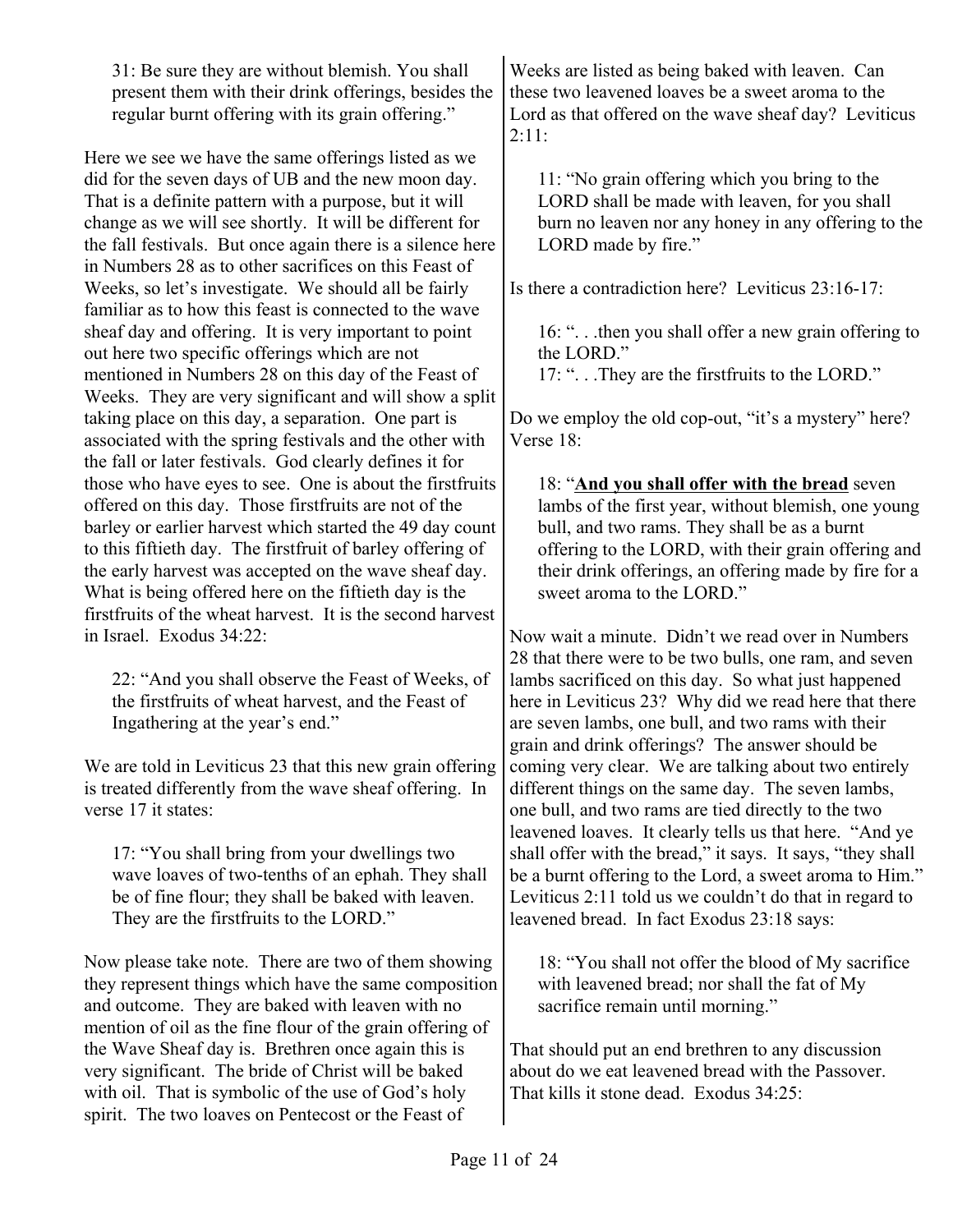25: "You shall not offer the blood of My sacrifice with leaven, nor shall the sacrifice of the Feast of the Passover be left until morning."

Now listen to Leviticus 2:12:

12: "As for the offering of the firstfruits, you shall offer them to the LORD, but they shall not be burned on the altar for a sweet aroma."

Here we see that firstfruit grain offerings are not burned on the altar for a sweet smelling aroma. Are you getting confused? The plot thickens. Continuing in Leviticus 2:16

16: "Then the priest shall burn the memorial portion [still talking about the grain]: part of its beaten grain and part of its oil, with all the frankincense, as an offering made by fire to the LORD."

Some of us may be saying okay let's study something else. We can't, we need to get all of this straight in our minds to be able to see the patterns to the sacrifices and how they impact us personally as well as the plan of salvation. Please take note that all the instructions here in Leviticus 2 are specifically dealing with **grain offerings period**. They are not talking about them being directly associated with a blood offering are they? That's important. Only a portion of a specific grain offering is burned by fire, it is the memorial portion. That is why it is not a burnt offering. Leviticus 1 and 6 tell us the rules of burnt offerings. They are to be totally consumed on the altar with some noted minor exceptions. Nobody ate it. It was for God and God alone. All offerings by fire are not all burnt offerings and sweet aromas to God though. Let's look at the grain offering to see this explained in part. Leviticus 6:14-18:

14: "This is the law of the grain offering: The sons of Aaron shall offer it on the altar before the LORD.

15: He shall take from it his handful of the fine flour of the grain offering, with its oil, and all the frankincense which is on the grain offering, and shall burn it on the altar for a sweet aroma, as a memorial to the LORD.

16: And the remainder of it Aaron and his sons

shall eat; with unleavened bread it shall be eaten in a holy place; in the court of the tabernacle of meeting they shall eat it.

17: It shall not be baked with leaven. I have given it as their portion of My offerings made by fire; it is most holy, like the sin offering and the trespass offering.

18: All the males among the children of Aaron may eat it. It shall be a statute forever in your generations concerning the offerings made by fire to the LORD. Everyone who touches them must be holy."

We can see the grain offerings of and by themselves had special significance. Only a portion was burned. The rest was given to the sons of Aaron and then could be eaten only in the court of the tabernacle of meeting and then only without leaven. That's significant. But remember if it were to be a firstfruit grain offering, it could not be burned on the altar as a sweet aroma to the Lord as Leviticus 2:12 clearly tells us. Now if we were offering a burnt sacrifice, one that required the shedding of blood, we can see that each had its own grain offering which was burned with it, totally consumed. But Exodus 23:18 and 34:25 told us we could not allow a blood offering to be mixed with a leavened grain one, as well a firstfruit offering of grain couldn't be burned on the altar as a sweet aroma.

So with all of this, how do we deal with Leviticus 23? Let's first establish soundly a very important point about the Feast of Weeks which is also called the feast of firstfruits and Pentecost. Why three distinct names for the same day? Because all three tell us something very significant about it. There is a 49 day count to get to the start of this day. That is seven complete weekly cycles as a weekly cycle is depicted in the Genesis account. That is important to understand because some try to attach a different meaning to the seven weeks count. They insist it does not have to be a perfect creation weekly count, but only seven complete groups of seven days regardless of the order as derived from the starting point. In this seven week count we have a microcosm of the plan of salvation as to the expansion of the family of God, in particular the perfect completion of the bride of Christ, thus we have the Feast of Weeks. We know from scripture that a 49 year count is used in calculating the jubilee year, thus the following year is the fiftieth and the Jubilee. This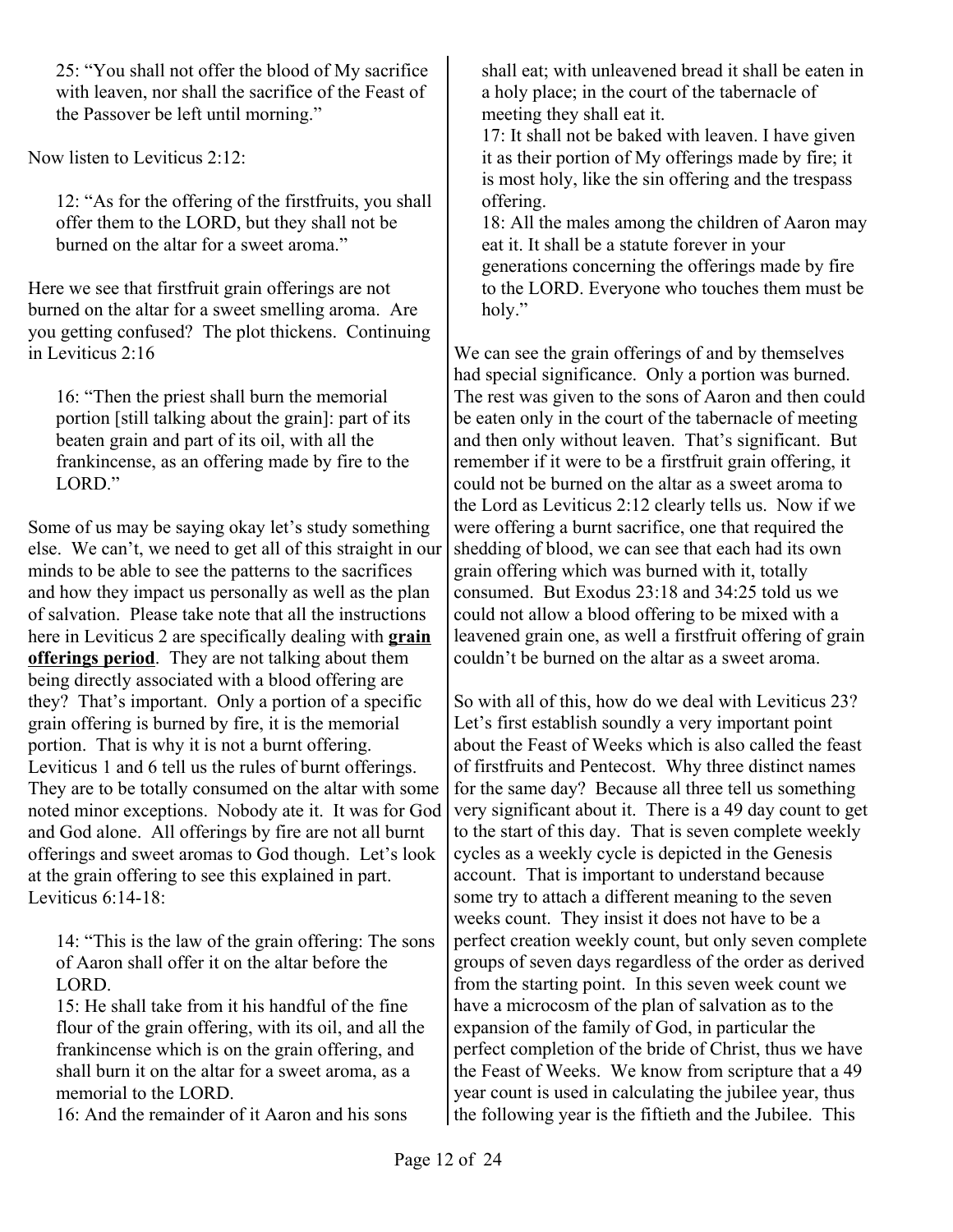same pattern is applied to the jubilee of the bride and thus her subsequent release. She has been made perfect. This fiftieth day is also called the Feast of Firstfruits. Leviticus 23:16 combined with Exodus 34:22 tell us it is a firstfruits offering of the wheat harvest. Keep in mind that is the second one, with the barley being the first one. The barley harvest continues from the wave sheaf day which is always the Sunday or first day of the week, during the seven days of unleavened bread and continues for seven complete Sabbaths. Understanding that we are dealing with two different harvests here is extremely important to understanding the events taking place on the fiftieth day.

Not only do the patterns we have discussed often in the past tell us about this day as well as the two harvests, but the sacrifices make it even clearer. In Numbers 28:26-31 we were instructed as to specific burnt offerings for this day. Remember two bulls, one ram, seven lambs with their grain and drink offerings. The grain offerings were to be of fine flour mixed with oil also one kid of the goats was to be offered for atonement or a sin offering. In Leviticus 23:17-20 we read about a different set of burnt offerings with their grain offerings and drink offerings and then we read about a peace offering and a sin offering. We also can see that the firstfruit grain offering of two loaves are baked with leaven. Verse 18 commands this firstfruit offering to be offered with seven lambs, one young bull, and two rams. I hope we all understand we are talking about two separate and distinct groups of burnt offerings on the same day. In Leviticus 23 we see one is tied directly to the new grain offering of two leavened loaves of wheat bread. It is my opinion brethren that the group delineated in Numbers 28 is offered at the start of the day at the time of the evening sacrifice. The other group, in Leviticus 23 at the time of the morning sacrifice. These two separate and distinct groups of burnt offerings represent the two distinct aspects of this incredible day in the plan of salvation. Here we have the jubilee of the bride of Christ tied to the group depicted in Numbers 28, two bulls, one ram, and seven lambs at the start of this fiftieth day at the evening sacrifice. It is her release from the power of death and thus her resurrection and subsequent marriage to the son of God. At the time of the morning sacrifice, we find the burnt offerings associated with the second harvest and thus the

firstfruits depicted by the two leavened wheat loaves. The first group represented by the 144,000 while the 2nd by the rest of her seed as Revelation 12:17 so accurately describes them. These also are the rest of the dead talked about in Revelation 20:5 as well as those spoken about in Revelation 14:13. Brethren a big division or split takes place on this day. One harvest has been totally completed while another is just starting, just beginning. The first one has been made perfect through her relationship with Christ and her resulting works as depicted in Revelation 19:7-8

7: "Let us be glad and rejoice and give Him glory, for the marriage of the Lamb has come, and His wife has made herself ready.

8: And to her it was granted to be arrayed in fine linen, clean and bright, for the fine linen is the righteous acts of the saints."

These are the **few** who are mentioned often in scriptures. The **rest of the many** who have been called and did not qualify to be the bride of Christ and thus part of the unleavened body as the start of the seven weeks count clearly shows us as well as countless other scriptures and patterns, are now reclassified as to what function they will prepare for in the family of God. They're depicted here as still containing leaven to some degree. God tells us what He thinks of these two groups and how He loves them both when He gives a summation of His expectations of them qualifying in Proverbs 31:29

29: "Many daughters have done well, But you excel them all."

God makes these determinations and not us thankfully. We do not judge one another in that regard, but on the contrary we are to encourage all to strive for that relationship with Christ which will allow us to be a part of this incredible first harvest. With all this said about these burnt offerings of the fiftieth day, we are not finished with the sacrifices are we? Oh no! There are more which clearly show us a separation of two groups and there in lies the answer to many questions I posed earlier about apparent contradictions. Leviticus 23:19 tells us there is also a sin offering and a peace offering to be given. The sin offering is the standard goat. The peace offering however is two male lambs. Following the pattern of every other holy day we can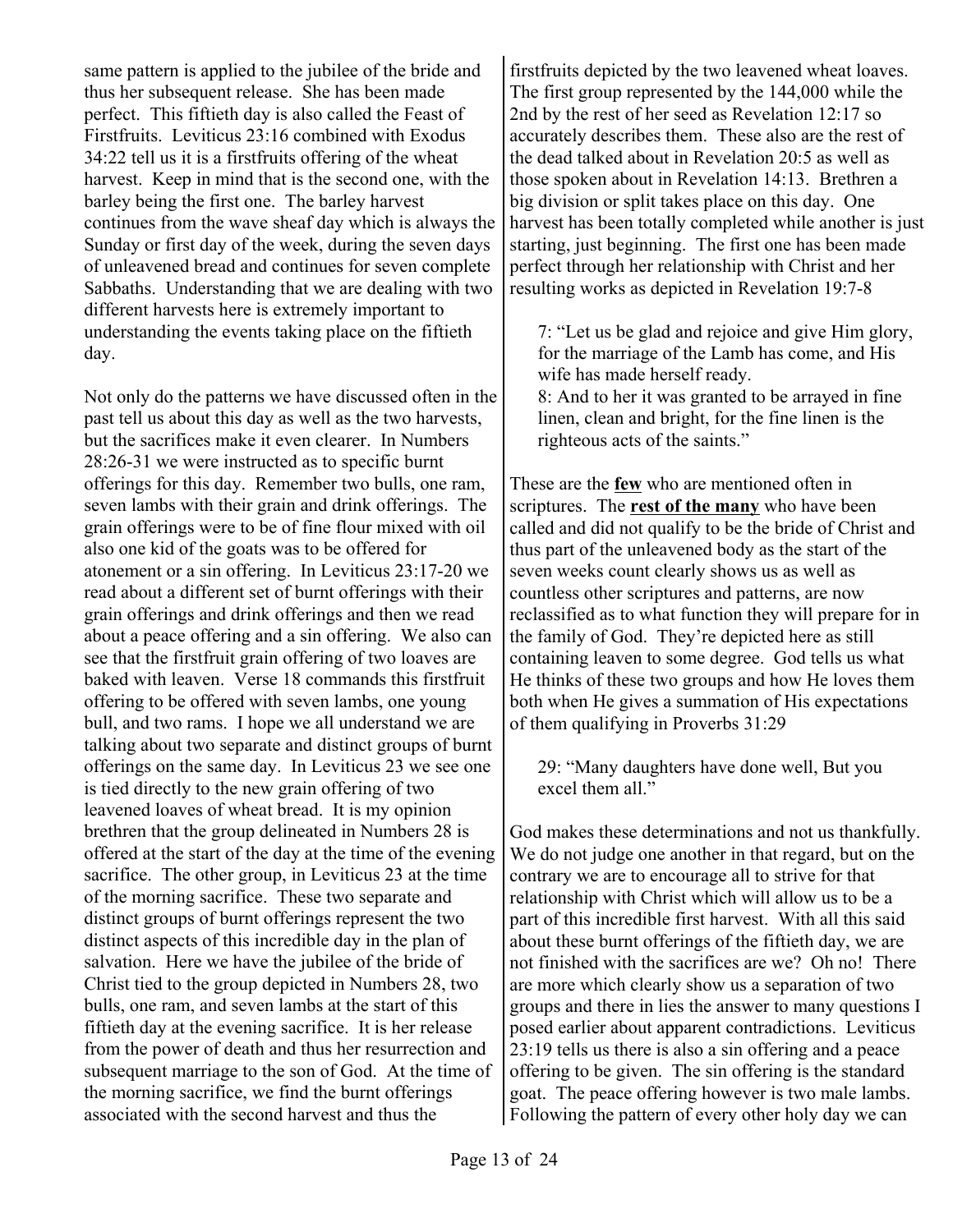see that the sin offering for atonement or a covering is associated with the delineated burnt offerings. We see in Numbers 28 that the specific group of delineated burnt offerings has its sin offering as well the group here in Leviticus 23 also has its sin offering as depicted in verse 19. One goat with the group that is completed. The other with the one just starting. On this day there are also two wave offerings, one is with each group. The second group has the two leavened loaves of wheat bread. The first group has the two lambs of verse 20.

20: "And the priest shall wave them [the two lambs of peace offering of verse 19] with the bread of the firstfruits for a wave offering before the LORD, with the two lambs [what two lambs?]: they shall be holy to the LORD for the priest."

Here in verse 20 we read that the two lambs are holy to the Lord for the priest. In verse 17 we read that the two loaves are firstfruits to the Lord. The two loaves are a firstfruit grain offering. Leviticus 2 told us that a normal grain offering had a memorial portion which was to be burned by fire on the altar which was a sweet aroma to God. The balance was given to Aaron and his sons. No grain offering could contain leaven or honey if it was to be burned on the altar. But a firstfruit grain offering is an entirely different type of grain offering, they were offered to the Lord but they are not burned on the altar as a sweet aroma. They can contain leaven, and honey for that matter, with leaven being our focus here. So the two loaves of leavened wheat bread associated with the burned offering in Leviticus 23 are a wave offering to the Lord. They are a firstfruit wave offering. We now have two male lambs which we are told are a peace offering and a wave offering. These two lambs are the wave offering associated with the other group of burnt offerings. These two lambs are very special. Let's read Leviticus 23:20 from J. P. Green's Interlinear Bible.

20: "And the priest shall wave them [talking about the 2 lambs], besides the bread of the firstfruits, a wave offering before Jehovah, besides the two lambs; they are holy to Jehovah for the priest."

I ask you brethren who does scripture say is our priest? Hebrews 4:14-15

14: "Seeing then that we have a great High Priest who has passed through the heavens, Jesus the Son of God, let us hold fast our confession. 15: For we do not have a High Priest who cannot sympathize with our weaknesses, but was in all points tempted as we are, yet without sin."

With that established let's read what Christ is going to do with his bride in Ephesians 5:25-27, now watch the sequence here.

25: "Husbands, love your wives, just as Christ also loved the church and gave Himself for it [Passover].

26: that He might sanctify and cleanse it [Unleavened Bread] with the washing of water by the word [the 49 day count],

27: that He might present it to Himself [Feast of Weeks] a glorious church, not having spot or wrinkle or any such thing [no leaven found in her], but that it should be holy and without blemish."

The language associated with lambs. It is abundantly clear to me that on this fiftieth day of Pentecost, we have two very distinct groups. The first is that of the bride and her culmination. The second is the start of the qualifying process of those who will be the firstborn of the union of Christ and His bride. In Matthew 25:1-3 we read about these two groups. Christ likens them both to virgins, some were foolish more so than others. They didn't maintain the intimate relationship required of the bride of Christ during the count. They do come to that realization late in that time frame, but it is too late, even though they are willing to change. Mat 25:10-12

10: "And while they went to buy, the bridegroom came, and those who were ready went in with him to the wedding; and the door was shut. 11: Afterward the other virgins came also, saying, Lord, Lord, open to us! 12: But he answered and said, Assuredly, I say to you, I do not know you."

In other words they didn't have that intimate relationship with Him that is required. Two groups on the day of Pentecost, the lambs and the loaves, one complete, the other just starting a new. Remember the lesson of the tabernacle in the wilderness brethren.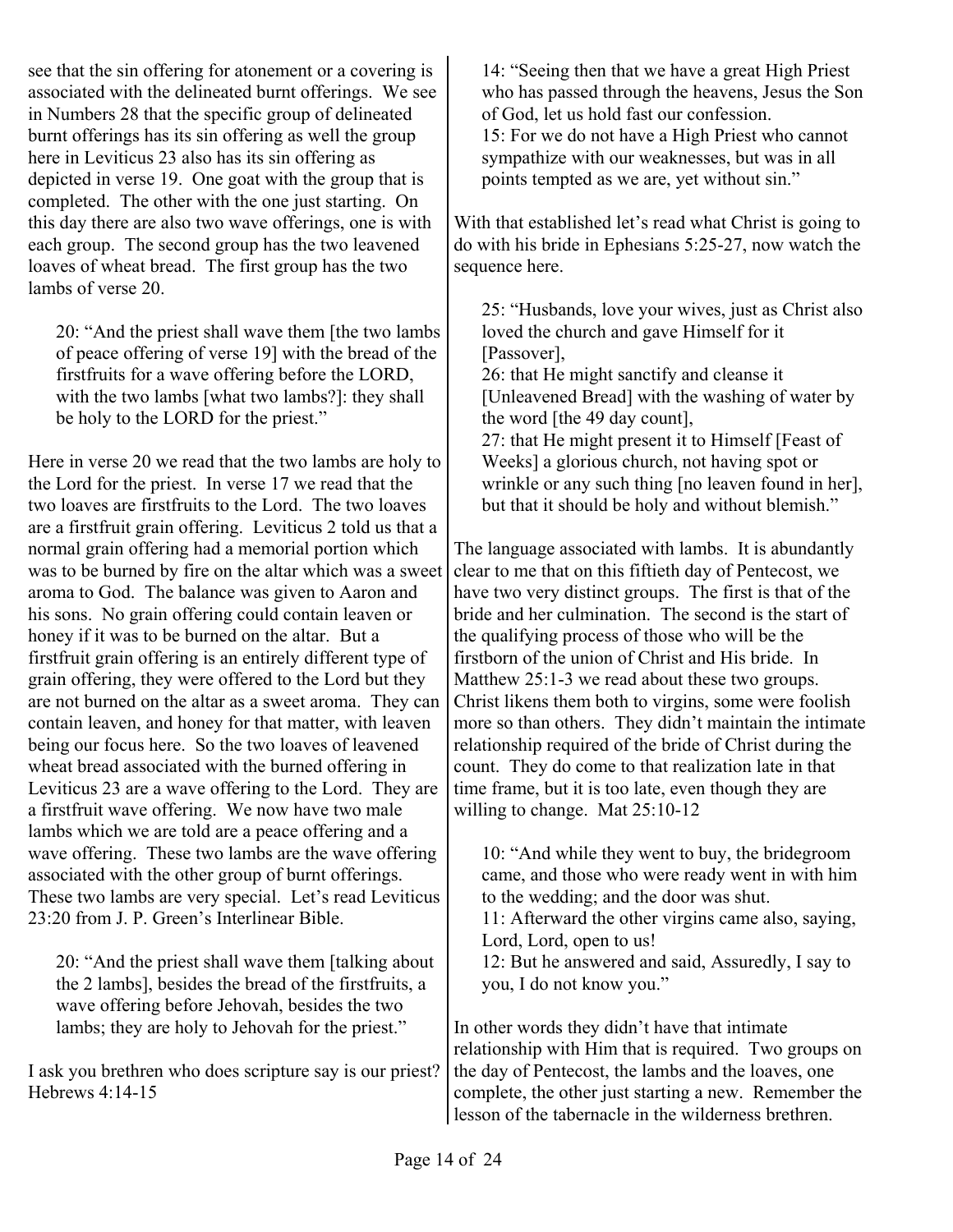1: "Moreover you shall make the tabernacle with ten curtains of fine woven linen and blue, purple, and scarlet thread; with artistic designs of cherubim you shall weave them.

2: The length of each curtain twenty-eight cubits, and the width of each curtain four cubits. [28 divided by  $4 = 7$ ] And every one of the curtains shall have the same measurements.

3: Five curtains shall be coupled to one another, and the other five curtains shall be coupled to one another.

4: And you shall make loops of blue yarn on the edge of the curtain on the selvedge of one set, and likewise you shall do on the outer edge of the other curtain of the second set.

5: Fifty loops you shall make in the one curtain, and fifty loops you shall make on the edge of the curtain that is on the end of the second set, that the loops may be clasped to one another.

6: And you shall make fifty clasps of gold, and couple the curtains together with the clasps, so that it may be one tabernacle."

Yes brethren the tabernacle of the bride of Christ is completed and joined together on the fiftieth day, her golden jubilee. One lamb represents those who qualified under the first covenant and the other lamb represents those who qualified under the second covenant. Over the years of our calling and conversion God has shown us a lot. It is up to each of us to individually use it for our relationship with the Father and the Son. No one else can do it for us. That is why only a few will qualify for the function of the bride and the first phase of the plan of salvation.

In Exodus 12:29 we read:

29: "And it came to pass at midnight that the LORD struck all the firstborn in the land of Egypt, from the firstborn of Pharaoh who sat on his throne to the firstborn of the captive who was in the dungeon, and all the firstborn of livestock."

Here we see the firstborn of Israel were protected when the death angel struck at what time? Midnight. That is the first part of a day, the night portion and in specific about halfway between sunset and sunrise.

Now let's read about this same group of spiritually firstborn individuals in Matthew 25:6-12.

6: "And at **midnight** a cry was heard: Behold, the bridegroom is coming; go out to meet Him! 7: Then all those virgins arose and trimmed their lamps.

8: And the foolish said to the wise, Give us some of your oil, for our lamps are going out.

9: But the wise answered, saying, No, lest there should not be enough for us and you; but go rather to those who sell, and buy for yourselves.

10: And while they went to buy, the bridegroom came, and those who were ready went in with Him to the wedding; and the door was shut.

11: Afterward the other virgins came also, saying, Lord, Lord, open to us!

12: But He answered and said, Assuredly, I say to you, I do not know you."

It is no coincidence that midnight plays a major role in the lives of the firstborn or the body of Christ. There is definitely a separation on this day between the "many" and the "few."

We have one more very important thing to cover at this time in regard to these two very distinct groups of sacrifices on the Feast of Weeks. We have a very obvious sign from God in the sacrifices as to the duel function of this feast day. We find it in the count of the bulls and the rams. We covered earlier that there were two young bulls sacrificed on the first day of each month as well as each of the seven days of Unleavened Bread. Now here at the start of the Feast of Weeks we see the very same pattern. Here in we see a connection between the calendar count, the seven days of Unleavened Bread, and the first part of the Feast of Weeks. It is unique to the spring holy days and the qualifying time period of the bride of Christ. From the morning sacrifice on Pentecost or Weeks we have a change in this pattern. On the later half of Pentecost, we see the two leavened loaves of wheat bread accompanied by only one young bull. This particular pattern will continue on through the Feast of Trumpets and Atonement indicating another part of the time line in which a specific group will qualify for another function in the family of God. We can also insert the Great Last Day in this group as well as we'll see.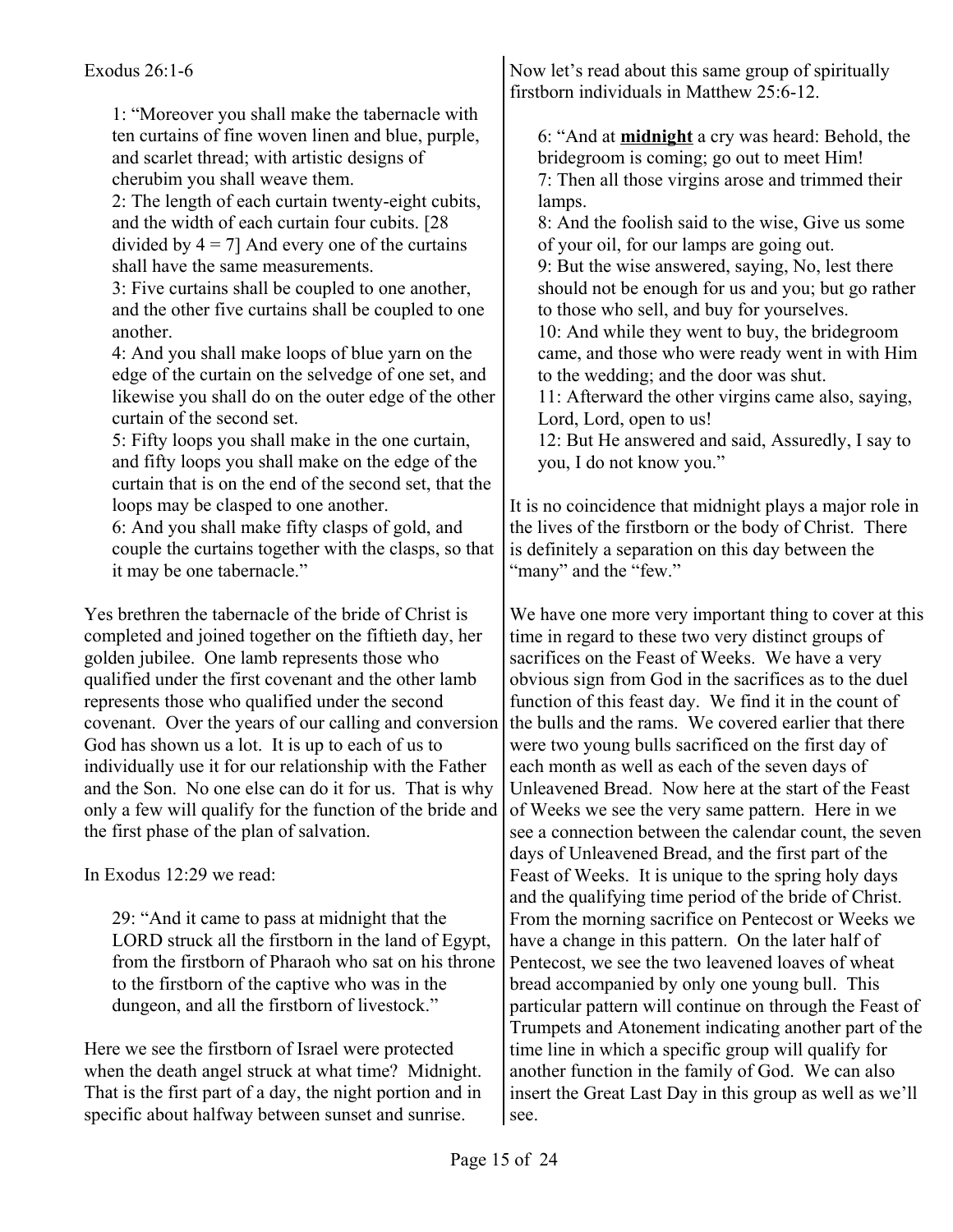We have often read in Exodus 24 where Moses came down off the mountain from the presence of the Lord and read aloud to all of Israel **all** the words of the Lord. We see where Israel agreed to do them **all**. No secret knowledge kept from them. As well, we read where Moses wrote them down into a book called, "the book of the covenant." At that time he also built twelve pillars in representation of the twelve tribes of Israel. We have shown countless times in other studies as to how all these events took place on Pentecost at Mount Sinai. In those studies we have clearly tied those events to Revelation 7 about the resurrection of the bride, her number in the Father's household which is 12,000 from each tribe for a total of 144,000. That is spiritual Israel. Not a lot of qualifiers is it. That should not come as any surprise for it is just following the pattern established in Exodus 24. Only 74 individuals out of the millions who made the journey to Sinai were allowed to the marriage supper with God, that is the lamb. In Exodus 24 we see Moses giving Israel instructions as to burnt offerings and peace offerings of oxen on that day. That blood of oxen is sprinkled over the altar first and then over the people after they had heard the words written in the book of the covenant and had agreed to them, to be obedient, and observe them. Immediately after this Moses said something very important to them and us today.

8: "Behold the blood of the covenant, which the LORD hath made with you concerning all these words."

Brethren that blood is of oxen he is talking about here. I'm sure most of us are saying wait a minute, the blood of the lamb was for the marriage covenant. Well what do you think? Did Moses mess up? We know for a fact that the blood of the lamb was for the remission of sin. We can read that throughout the New Testament scriptures. That was Christ's own personal sacrifice, His part in the qualifying process. We can also read in Exodus 12 that it was for the protection of the firstborn in the household. But brethren we too have a part to play in shedding blood in that covenant. Oxen were a very valuable possession in Israel. Have you ever seen sheep used to plow fields, in getting the fields ready for someone to plant seed? Nor have we ever read about sheep treading out grain have we? No. The symbolism here for oxen should be loud and clear. Oxen were the working machine in feeding the people

of Israel, the staff of life, bread. And who is the spiritual bread of life? Just think they were used at both ends of the process. Processing the ground and grinding out the finished product into a fine flour for consumption. They themselves were also used for food and their hides for shelters and coverings. Those are the exact functions the bride will be doing if she is to qualify at this time as delineated in Proverbs 31. Here in Exodus 24 on that first Pentecost, oxen were used for both burnt offerings and peace offerings. We know the covenant consists of more than the remission of sins don't we? It also consists of obedience to the vows of marriage which we have agreed to and entered into. These two young bulls sacrificed during the Days of Unleavened Bread at the onset of Pentecost represent the blood of the bride of Christ. Those are from both the first and the second covenants who have remained obedient and faithful to their vows in such a way that their intimacy with Christ has resulted in acceptance to the wedding. That is exactly what happens in the sequence of scriptures in Exodus 24. Immediately after we read Moses' instruction about the blood of the bulls being the blood of the covenant. We read the following in verses 9-11

9: "Then Moses went up, also Aaron, Nadab, and Abihu, and seventy of the elders of Israel, 10: and they saw the God of Israel. And there was under His feet as it were a paved work of sapphire stone, and it was like the very heavens in its clarity.

11: But on the nobles of the children of Israel He did not lay His hand. So they saw God, and they ate and drank."

Here we see only 74 individuals out of the millions called out of Egypt or sin as it is depicted were able to qualify to make it to the supper.

If we go back and search the scriptures, we will see these individuals were very busy and working very hard to help their fellow Israelites on the journey from Egypt to Sinai. This is a mighty lesson for us all. Are we plowing the fields to prepare them to receive seed? Are we grinding out the harvestable seed to make it useful to be used as a fine flour and thus acceptable for food to God as to making a sweet smelling aroma and thus palatable to the family? Are our sacrifices in line with both burnt and peace offerings to God, the Father,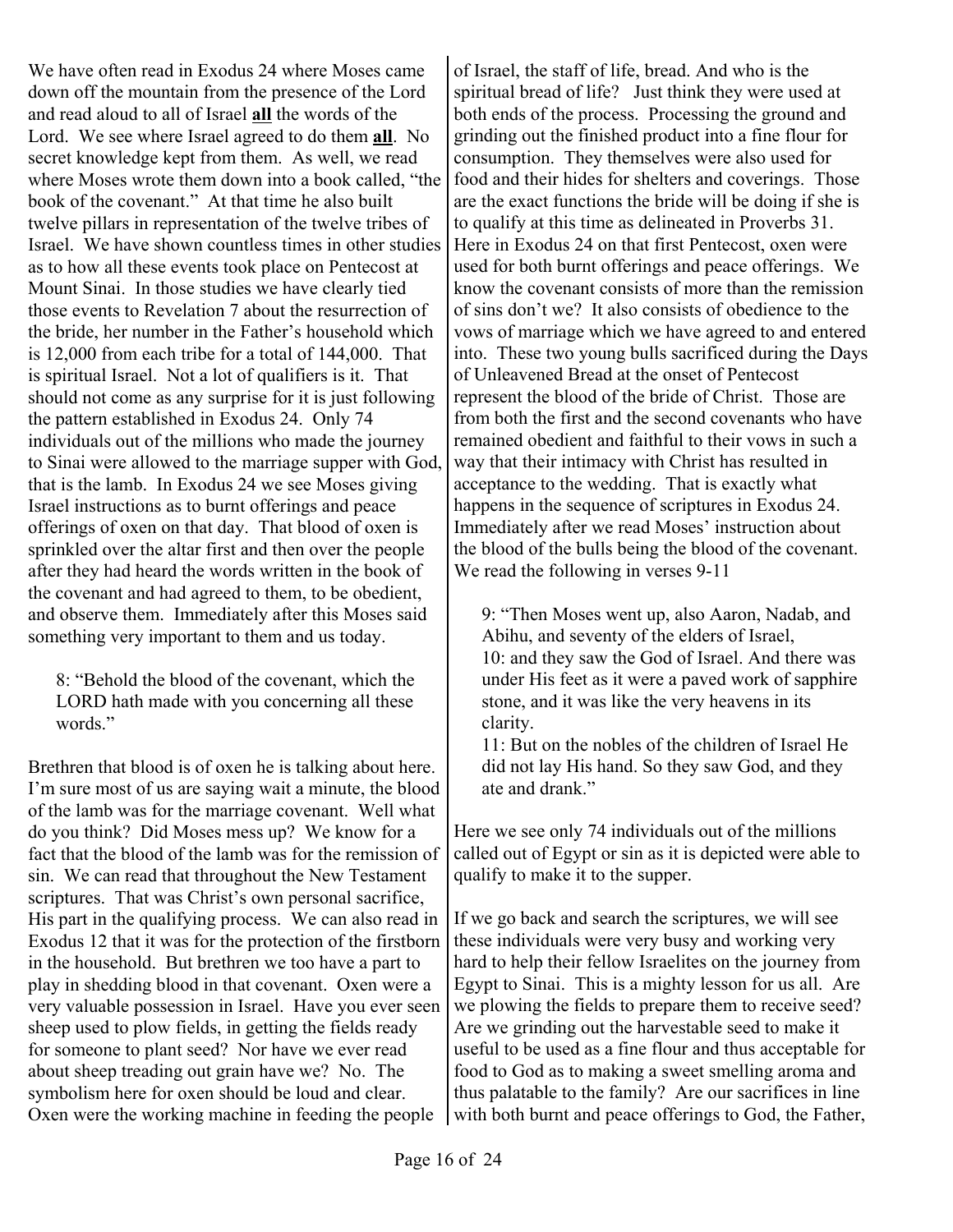and His High Priest? Are we indeed food for others? The bride of Christ will be sustaining others. Let's just take a minute from this theme of the sacrifices and follow this thought through. It is very important that we examine the future role of the bride to link all this together in a way many of us may never have done. In Revelation 21:9-27 we read about the future bride of Christ and her capacity and function. She is likened to, as well as being called, New Jerusalem. Chapter 22 continues with this very descriptive and enlightening narrative from God about the functions of the bride. The bride of Christ was of her Husbands body. She partook of His body and blood. After they are united as one in the spiritual family of God, she too will be used in a similar manner being of one body with the Lamb. Their children will be in need of nourishment to sustain them as they grow from infancy. It is her role in the family to undertake that function as the pattern of nature tells us. She is the mother feeding her infant children. Let's pick it up in Revelation 22:1-5 in the NKJV.

1: "And he showed me a pure river of water of life, clear as crystal, proceeding from the throne of God and of the Lamb. [That is the Spirit of God] 2: In the middle of its street [New Jerusalem], and on either side of the river, the tree of life, which bore twelve fruits [the number assigned to the bride, 12 tribes of 12,000 each, 12 gates to the city of New Jerusalem, etc.], each yielding its fruit every month. The leaves of the tree for the healing of the nations. [Remember the leafy branches used for the booths, were used for shelter and healing] 3: And there shall be no more curse, but the throne of God and of the Lamb shall be in it [that is the ultimate fulfilment of God directly in us brethren], and His servants shall serve Him.

4: They shall see His face [that is of the Father], and His name on their foreheads. [Rev 14:1, that is the 144,000]

5: There shall be no night there: They need no lamp nor light of the sun, for the Lord God gives them light. And they shall reign forever and ever."

Now this particular translation, the NKJV, sends mixed signals of what the Greek is actually saying. Watch what happens to the clarity of what God is saying when read as the Greek is written without all of the English nuances and grammar added in. From the

Interlinear:

1: "And he showed me a clean river of water of life, bright as crystal, coming forth out of the throne of God and of the Lamb.

2: In the midst of the street of it, and of the river, from here and from there a tree of life, producing fruits, twelve, according to the months, one each yielding the fruit of it: and the leaves of the tree for healing the nations.

3: And every curse not will be longer, and the throne of God and the Lamb in it will be, and the slaves [or #1401 *dulos* which frequently indicates subjection without the idea of bondage] of Him will do service to Him:

4: And they will see the face of Him, and the name of Him on the foreheads of them.

5: And night not will be there, and need not they have a lamp, and a light of sun; [Why? Listen to this.] Because the Lord God will enlighten them: and they will reign [Now do what? Reign] to the ages of the ages."

Now that can't get much clearer to me brethren. The spirit of God which is the clear clean river of life, along with the bride, which is the tree of life, will not only reign with God but will also be used to feed and heal the nations. That is precisely why we read the following that we do in verse 17.

17: "**And the Spirit and the bride say**, Come! And he hearing let him affirm come. And he thirsting let come; and he willing, let him take of the water of life freely."

There should be no doubt that the bride in the household of God will function as the tree of life. We need to be fulfilling that role in type now, as in learning it and doing it. Those twelve fruits of the tree of life with its leafy boughs along with the river of life will be used to feed and heal all of mankind.

So back on Pentecost we see the completion of one group and the start of another. This second or later group is designated by the two leavened loaves of wheat bread. These loaves represent those who are called and did well under the first and second covenants, but didn't qualify to be the bride of Christ for some reason or another. We read that their burnt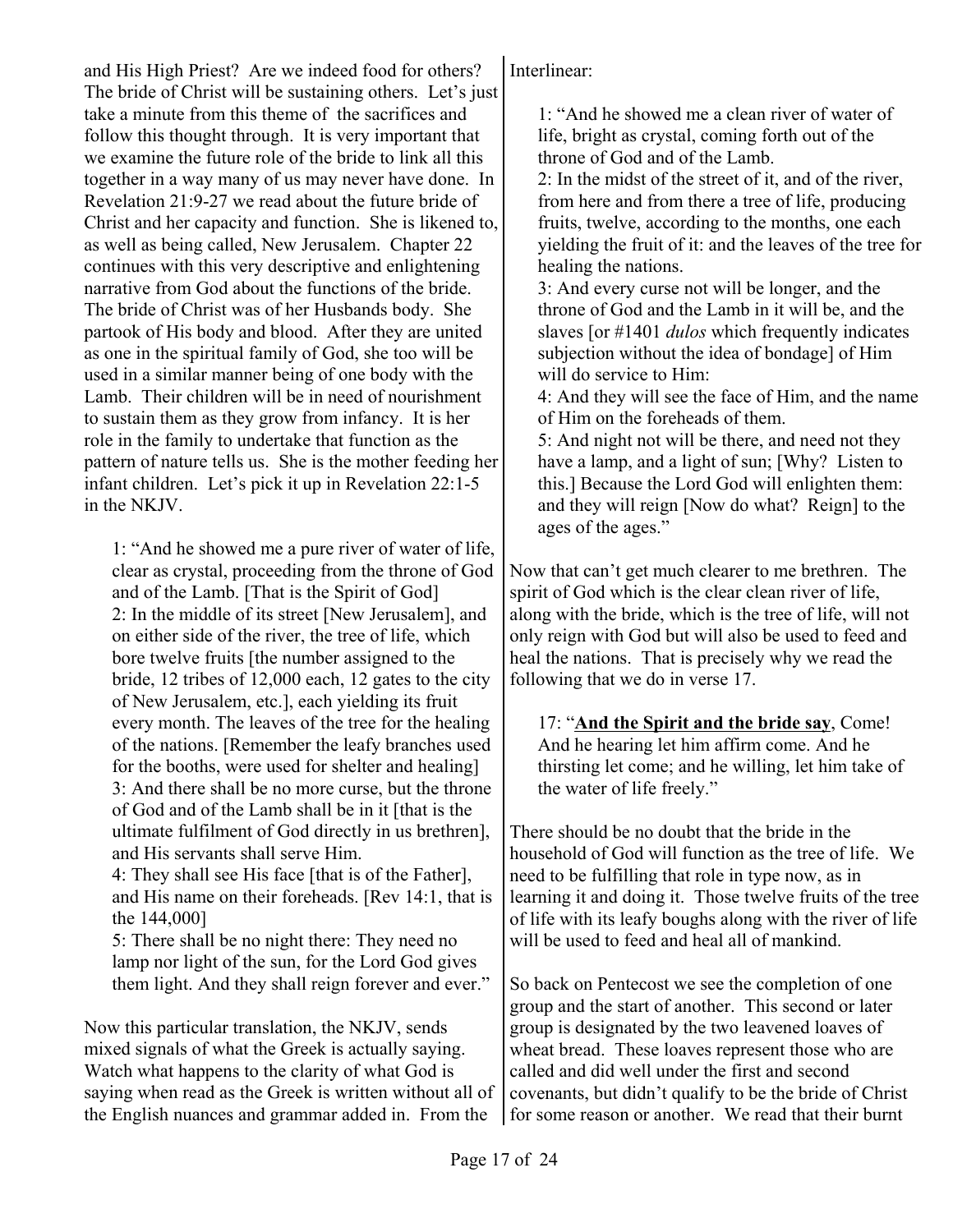offerings of that day are lead off with a young bull, one not two. They had no peace offering as did the first group. From this point forward on Pentecost and up through Atonement we are dealing with those who will have the opportunity to be the firstborn of the union of the second Adam and second Eve. Listen to what the Word says to this group in Jeremiah 3. Remember what this chapter is about. God tells us He divorced Israel because of her adulterous activities, but He did not divorce Judah even though she was more treacherous than her sister. Now listen to what He has to say to those He was married to, but could no longer remain married because of their unfaithfulness. Verses 19-20.

19: "But I said: how can I put you among the children [In other words back in the family under God the Father] and give you a pleasant land, a beautiful heritage of the hosts of nations? And I said: you shall call Me, My Father [That is Christ Isa 9:6], and not turn away from Me. 20: Surely, as a wife treacherously departs from her husband, so have you dealt treacherously with Me, O house of Israel, says the LORD." [They will now be His children and not His wife.]

Look what he says to the few who return to Him, who gave up their slumber and sleep, that is a type of death experience or near death and who return to their Husband to finish the journey. Verse 14.

14: "Return, O backsliding children [of the Father], says the LORD; for I am married to you [Christ]. I will take you, one from a city and two from a family, and I will bring you to Zion."

Clearly these (individuals in verses 14, 19 and 20) are the two groups represented by the lambs and the loaves on Pentecost. A few will qualify to be the bride. The remainder will have the opportunity to be the firstborn children of that marriage. Once again I go to Proverbs 31:29.

29: "Many daughters [of God, the Father, that is] have done well, but you excel them all."

Now on to Numbers 29:1-6 to cover the Feast of Trumpets.

1: "And in the seventh month, on the first of the month, you shall have a holy convocation. You shall do no customary work. For you it is a day of blowing the trumpets."

Now let's pause here for a moment. God is sending us a very big message here about the calendar. He says in the seventh month and on the first day of that month. No man can change that appointed time. It is not subject to tradition or any commandment of men. It is not the last day of the sixth month or the second day of the seventh month as the Rabbinical calendar often has it. In fact this year will probably turn out to be just that. The last day of the sixth month for those who follow the Rabbinical calendar. The day is holy to God for it is His set appointed time of meeting with His called. It is also not called by God, New Year, is it? No, absolutely not. God says it is a day of blowing of trumpets because of all the trumpets which can blow on this day, as we will cover shortly.

2: "You shall offer a burnt offering as a sweet aroma to the LORD: one young bull, one ram, and seven lambs in their first year, without blemish. 3: Their grain offering fine flour mixed with oil: three-tenths of an ephah for the bull, two-tenths for the ram,

4: and one-tenth for each of the seven lambs; 5: also one kid of the goats as a sin offering, to make atonement for you;

6: besides the burnt offering with its grain offering for the New Moon [remember Trumpets is always on a new moon], the regular burnt offering with its grain offering, and their drink offerings, according to their ordinance, as a sweet aroma, an offering made by fire to the LORD."

There is a lot here about why it is a day of blowing of horns or trumpets. Look at what you have here. The sacrifices of the day itself, the sacrifices of the new moon day, and the daily sacrifices. As well if it fell on a weekly Sabbath, you would be obligated to perform them as well. In Numbers 10 we are instructed when to blow the two silver trumpets in verse 10.

10: "Also in the day of your gladness, in your appointed feasts, and at the beginning of your months, you shall blow the trumpets over your burnt offerings and over the sacrifices of your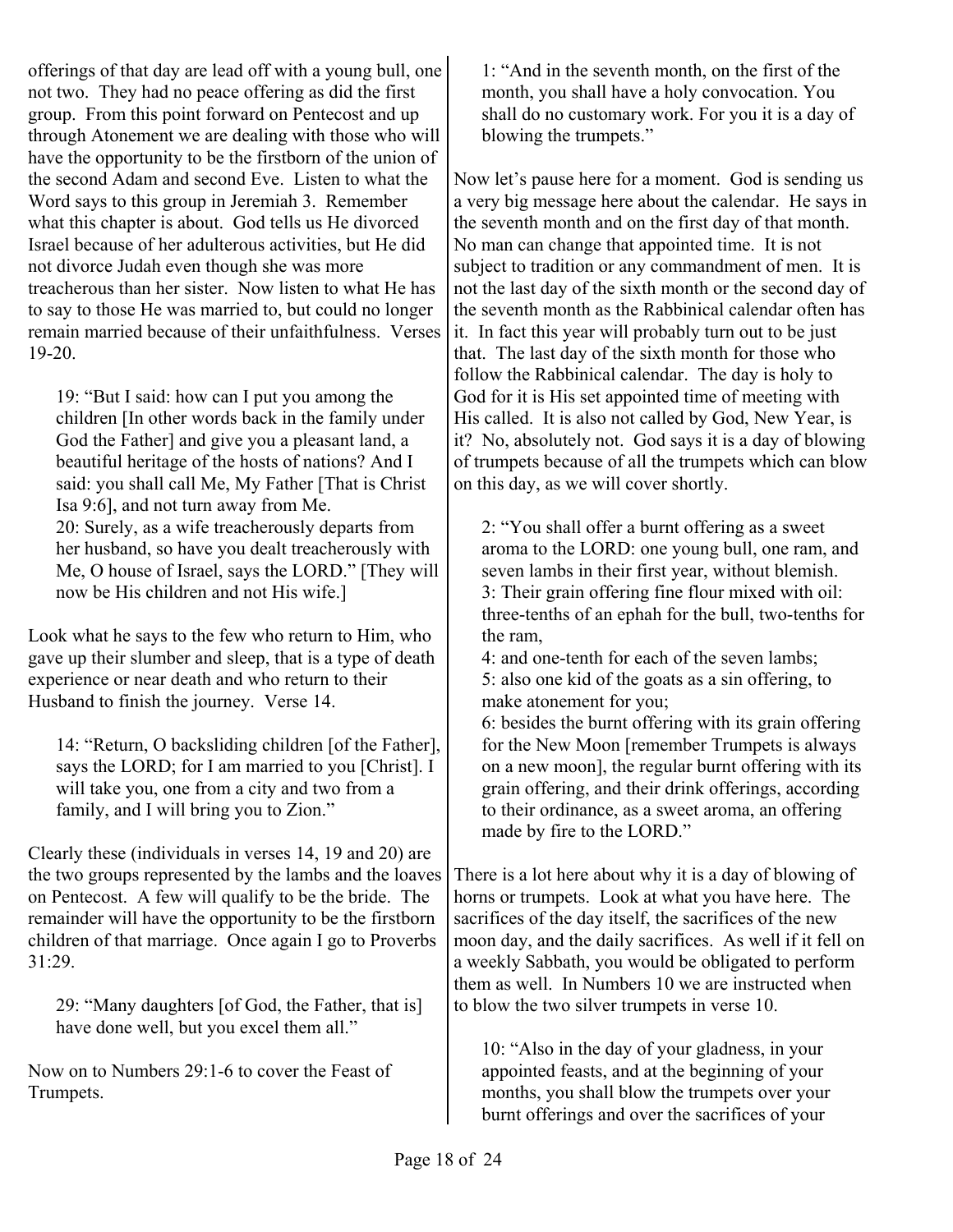peace offerings; and they shall be a memorial for you before your God: I the LORD your God."

That's a lot of blowing of trumpets on this, the first day of the seventh month. In a human capacity you can almost guess how some of the priests might dread this day with all of the potential sacrifices. Be mindful that killing the sacrifices was a very small part of the commanded work involved with each one. As to the numbers of animals, we see once again that only one young bull was to be offered. This young bull is representative of the blood which is to be shed and for that matter, of those who have not qualified but who had been called out of sin during the first and second covenants. That has been covered by us in the past and will be, in greater detail when we pick up and continue the study "The Fall Festivals" or "Later Festivals" in the near future, as well we will be dealing with the blast of the war trumpet on this day. But for now let's move onto the Feast of Atonement and all the sacrifices associated with it. Numbers 29:7-11.

7: "On the tenth of this seventh month you shall have a holy convocation. You shall afflict your souls; you shall not do any work.

8: You shall present a burnt offering to the LORD a sweet aroma: one young bull, one ram, and seven lambs in their first year. Be sure they are without blemish.

9: Their grain offering fine flour mixed with oil: three-tenths for the bull, two-tenths for the one ram,

10: and one-tenth for each of the seven lambs; 11: also one kid of the goats as a sin offering, besides the sin offering for atonement, the regular burnt offering with its grain offering, and their drink offerings."

So once again one bull linking it in type and pattern to the one bull of Trumpets and the last part of Firstfruits. Two key functions are mentioned here on this tenth day of the seventh month. Both of them brethren are about separation. The first is afflicting our souls and the second is also one kid of the goats as a sin offering besides the sin offering for Atonement. J. P. Green's renders it:

11: "one kid of the goats, a sin offering, besides the sin offering of the atonement, ..."

I would hope all of us understand both of these. Remember this day is also the jubilee for Israel. Every fiftieth year the jubilee trumpets would blow and the release of the land, etc. would take place. What an incredible system devised by God to insure every family would have the opportunity to come out of poverty and servitude because of the actions of another before them. But never forget Israel had to endure 40 years in which atonement was not a Jubilee.

Once again this day focuses on separation. Remember our study on the calendar of God and why the tenth day of the first and seventh month is so important. The tenth day of a normal life cycle of a woman is the day in which the ovum undergoes a special type of mitosis called meiosis. That is when its number of chromosomes is reduced by half. That's a significant event. On the tenth day of the first month, the Passover lamb is separated from the flock. On the tenth day of the seventh month, Israel is separated from Satan, the devil. It is on this day that he is put away into the bottomless pit as depicted in Revelation 20. This day is so important to God that He has written it into the cycle of life. In fact it is so important to us in showing us we are dependent on God and nothing else, that we separate ourselves from food on this day. Not only from it being eaten, but from even preparing it. We are totally dependent on God for life, true life and not the false hope of this temporary existence. We will talk about that at length in our continuing study of these later festivals in the near future. Just briefly we will go back to see about the **"other"** sin offering that was mentioned earlier, prior to this. Up to this point, we have seen only one goat offered as a sin offering on all the prior festivals. Here we have a change because of the importance of this day to the nation of Israel. The second sin offering is once again all about separation and clearly depicts what and who is represented by each. Each festival day up to this point, we see one goat atoning for our sins. That one goat represents Christ. It is His blood that is shed for the remission of sins. No other blood is acceptable, only His. In spite of that, there are some who have twisted the simple truth of what we have understood about the two goats put forth on the day for a special atonement or covering of those sins we have all taken part in. This pattern is not some how mysteriously broken as many deceivers now profess. In Leviticus 16 we read a very lengthy description of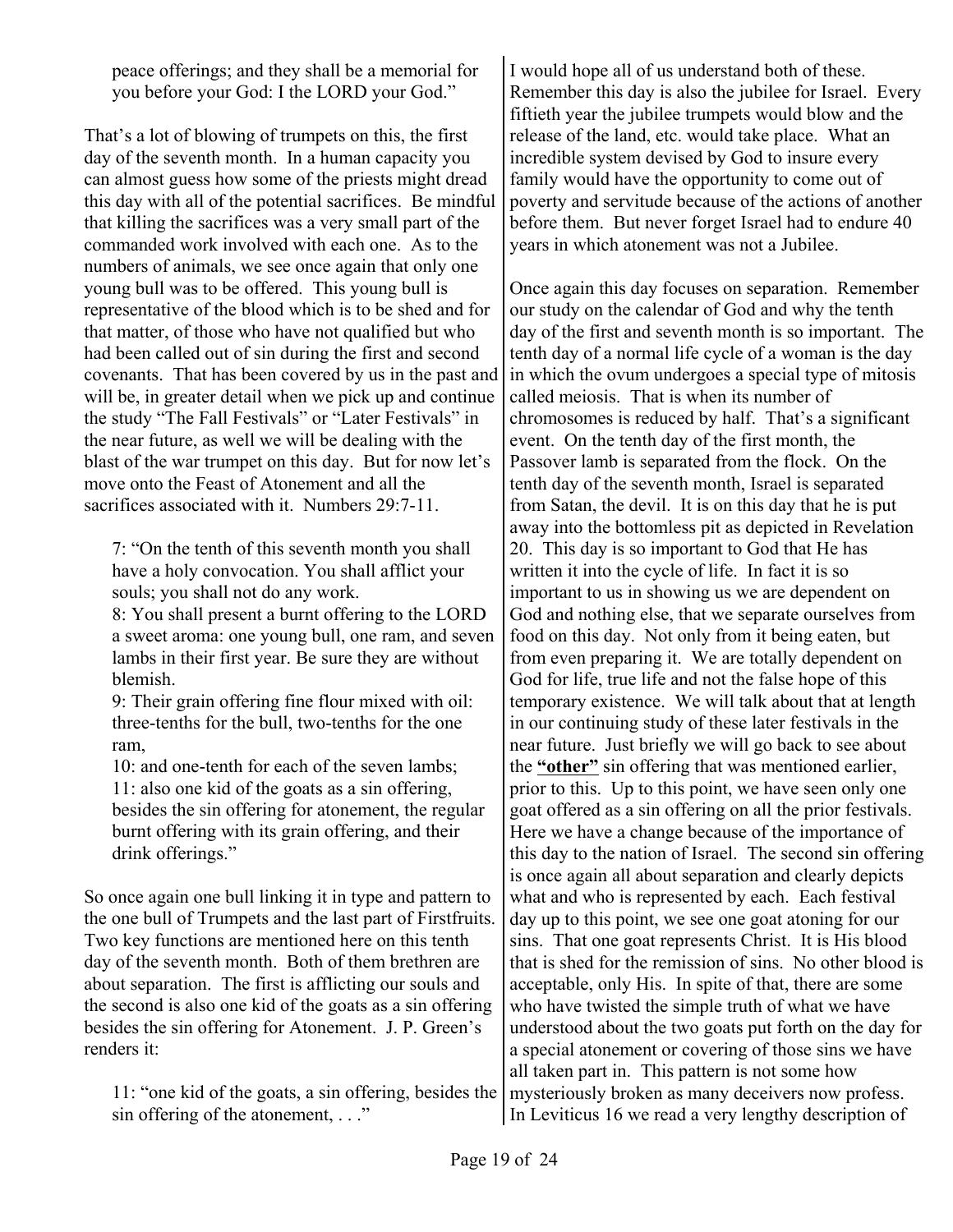this whole process, special to this day. Once again we will cover it in great length in the upcoming continuation of the fall festivals, but for now we will just address it in overview. In verse 5 we are told Aaron was to:

5: "And he shall take from the congregation of the children of Israel two kids of the goats as a sin offering,  $\ldots$ "

These are not to be mixed up with the one kid of the goats which was to be offered as a sin offering after the pattern of the other festivals. Remember that's a special one that each festival has and remember what we read. This shouldn't be confused with the atonement sin offering it said and that's what we're talking about now. In verses 6-10 we get very clear instruction.

6: "Aaron shall offer the bull as a sin offering, which is for himself, and make atonement for himself and for his house.

7: He shall take the two goats and present them before the LORD at the door of the tabernacle of meeting.

8: Then Aaron shall cast lots for the two goats: one lot for the LORD and the other lot for the scapegoat [His enemy or *azazel*].

9: And Aaron shall bring the goat on which the LORD'S lot fell, and offer it as a sin offering. 10: But the goat on which the lot fell to be the scapegoat shall be presented alive before the LORD, to make atonement [#3722 *kaphar*: to cover, or as one of its meanings is to blacken with displeasure which we will cover in that segment of the Fall Festivals] upon it, and to let it go as the scapegoat into the wilderness."

We see that typed out in Revelation 20:1-3. There are those who actually say the devil was the acceptable sin offering and Christ was the *azazel* or enemy who was sent into the wilderness. It's dumbfounding. How depraved is it going to get before Christ returns. The law of the sin offering in Leviticus 4 tells us that no matter whether it was a young bull, a male kid of the goats, or a female kid of the goats, they all had to be what? Without blemish, (*tamiym*)! Chapter 6 tells us they are most holy! How does the devil fit into that. It's amazing! That is the very reason the priest could

not decide which was which. It was only God's decision. We human beings would probably pick the Devil because of his deceptive ways. Unbelievably some who once understood these truths are following the error and lies of the Devil and his deceived. But we will go on into that aspect of Atonement and the time line of salvation in the upcoming study. Here in Leviticus 16 we find there are a couple of other sacrifices associated with this special sin offering. We see in verse 3 that Aaron is to have a young bull as a sin offering and a ram as a burnt offering for himself before he could enter the holy of holies. The special Atonement goat sin offering as verse 34 tells us is to make atonement for the children of Israel for all their sins once a year. Check the time line here brethren. The blood of the Passover lamb has already atoned for the firstfruits or firstborn of the household as is clearly depicted in Exodus 12. That blood covered and protected them and only them in the sequence. This atonement covering here on the tenth day of the seventh month is for the rest of the household of Israel. Always keep in mind, many are called and few chosen. After the few (that is the bride) is chosen, then we find the task of atoning or covering blood being shed for those who did not make the first resurrection. The enemy of God and his subsequent captivity in a wilderness is the symbolic separation from the author of, "Sin and Death" for the rest of Israel at that time, those who are qualifying to be not only the firstborn of the marriage, but the rest of physical Israel as we are going to see. It is then that they enter into a millennium of peace and separation from that evil being. After that the Devil is released to test all the rest of mankind and then they too will go through the process. Just as in Pentecost we see here on Atonement, we have specific burnt offerings assigned to the day. Then we find special offerings to go with special functions on that day. There are two goats offered on this day as sin offerings to atone for Israel. Never be lead astray as to their purpose and who the goat whose lot fell for God is. Remember one of those goats of the sin offerings, was for those who were qualifying to be the firstborn of the family from Pentecost through Atonement. The other one is for all of Israel, all of physical Israel that's left. As well every fiftieth year this day is also the jubilee for Israel. We can read about that in Leviticus 25:8-17. It is explained there in a way which should be easy to understand. The main lesson to be learned about this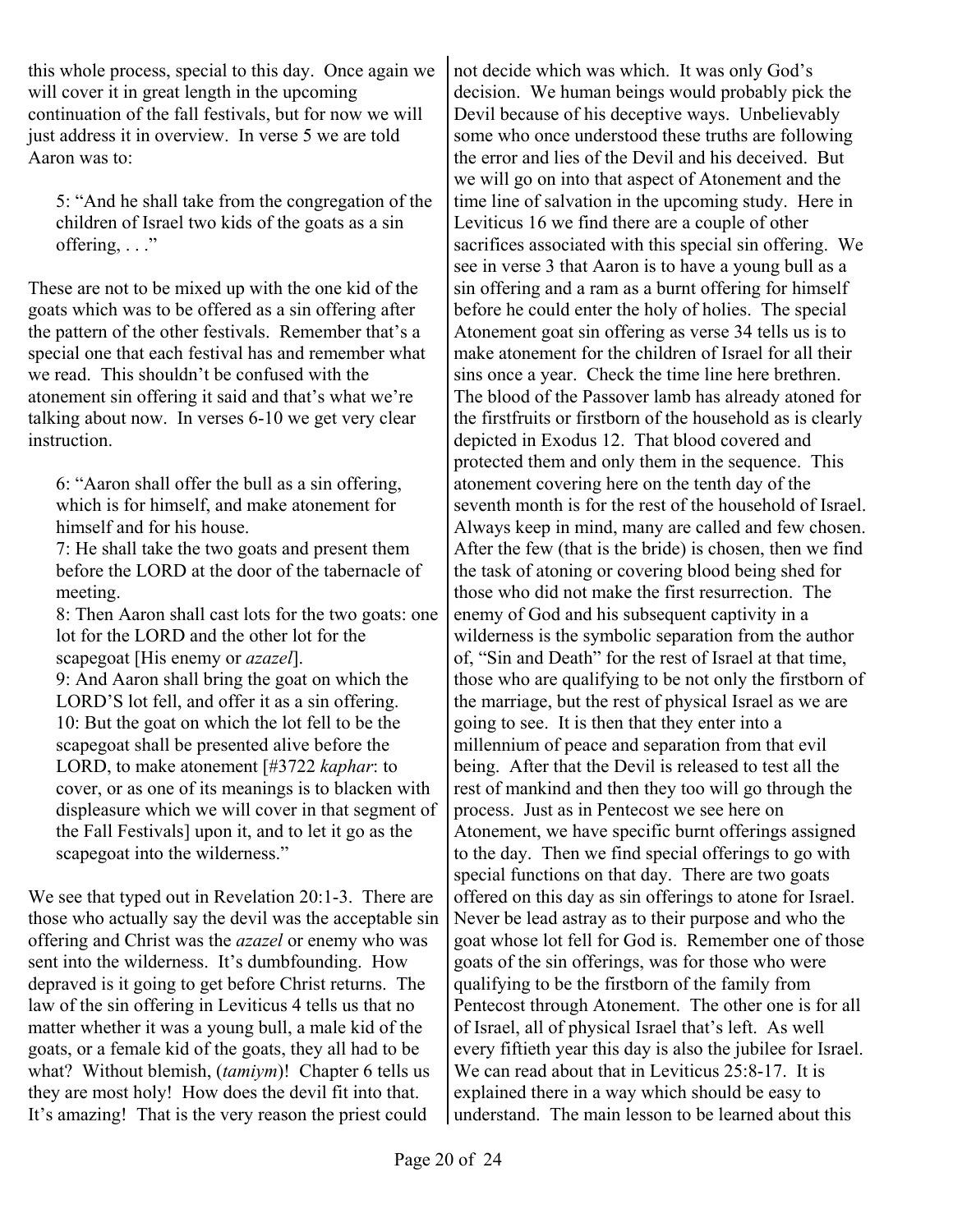aspect of the day is summed up in the last part of verse 10 and in verse 13 and it says:

10: ". . .and ye shall return every man unto his possession, and ye shall return every man unto his family."

This great event of the jubilee of Israel as a whole sets up the stage for the Feast of Tabernacles and the ingathering of the families of Israel back to the land of their forefathers. It is returning them brethren. They are returning to the family and returning to the land. I ask how can those who have tasted the gifts of God and His knowledge argue there is no time line in the plan of salvation as depicted in the annual festivals and sacrifices?

Numbers 29:12-34.

12: "On the fifteenth day of the seventh month you shall have a holy convocation. You shall do no customary work, and you shall keep a feast to the LORD seven days.

13: You shall present a burnt offering, an offering made by fire as a sweet aroma to the LORD: thirteen young bulls, two rams, and fourteen lambs in their first year. They shall be without blemish. 14: Their grain offering shall be of fine flour mixed with oil: three-tenths of an ephah for each of the thirteen bulls, two-tenths for each of the two rams, 15: and one-tenth for each of the fourteen lambs; 16: also one kid of the goats as a sin offering,

besides the regular burnt offering, its grain offering, and its drink offering.

17: On the second day present twelve young bulls, two rams, fourteen lambs in their first year without blemish,

18: and their grain offering and their drink offerings for the bulls, for the rams, and for the lambs, by their number, according to the ordinance;

19: also one kid of the goats as a sin offering, besides the regular burnt offering with its grain offering, and their drink offerings.

20: On the third day present eleven bulls, two rams, fourteen lambs in their first year without blemish,

21: and their grain offering and their drink offerings for the bulls, for the rams, and for the lambs, by their number, according to the ordinance;

22: also one goat as a sin offering, besides the regular burnt offering, its grain offering, and its drink offering.

23: On the fourth day present ten bulls, two rams, and fourteen lambs in their first year, without blemish,

24: and their grain offering and their drink offerings for the bulls, for the rams, and for the lambs, by their number, according to the ordinance;

25: also one kid of the goats as a sin offering, besides the regular burnt offering, its grain offering, and its drink offering.

26: On the fifth day present nine bulls, two rams, and fourteen lambs in their first year without blemish,

27: and their grain offering and their drink offerings for the bulls, for the rams, and for the lambs, by their number, according to the ordinance;

28: also one goat as a sin offering, besides the regular burnt offering, its grain offering, and its drink offering.

29: On the sixth day present eight bulls, two rams, and fourteen lambs in their first year without blemish,

30: and their grain offering and their drink offerings for the bulls, for the rams, and for the lambs, by their number, according to the ordinance;

31: also one goat as a sin offering, besides the regular burnt offering, its grain offering, and its drink offering.

32: On the seventh day present seven bulls, two rams, and fourteen lambs in their first year without blemish,

33: and their grain offering and their drink offerings for the bulls, for the rams, and for the lambs, by their number, according to the ordinance;

34: also one goat as a sin offering, besides the regular burnt offering, its grain offering, and its drink offering."

So what did we just read? Certainly a lot about sacrifices. Each day was loaded with them. But why? This seven day festival holds incredible promise for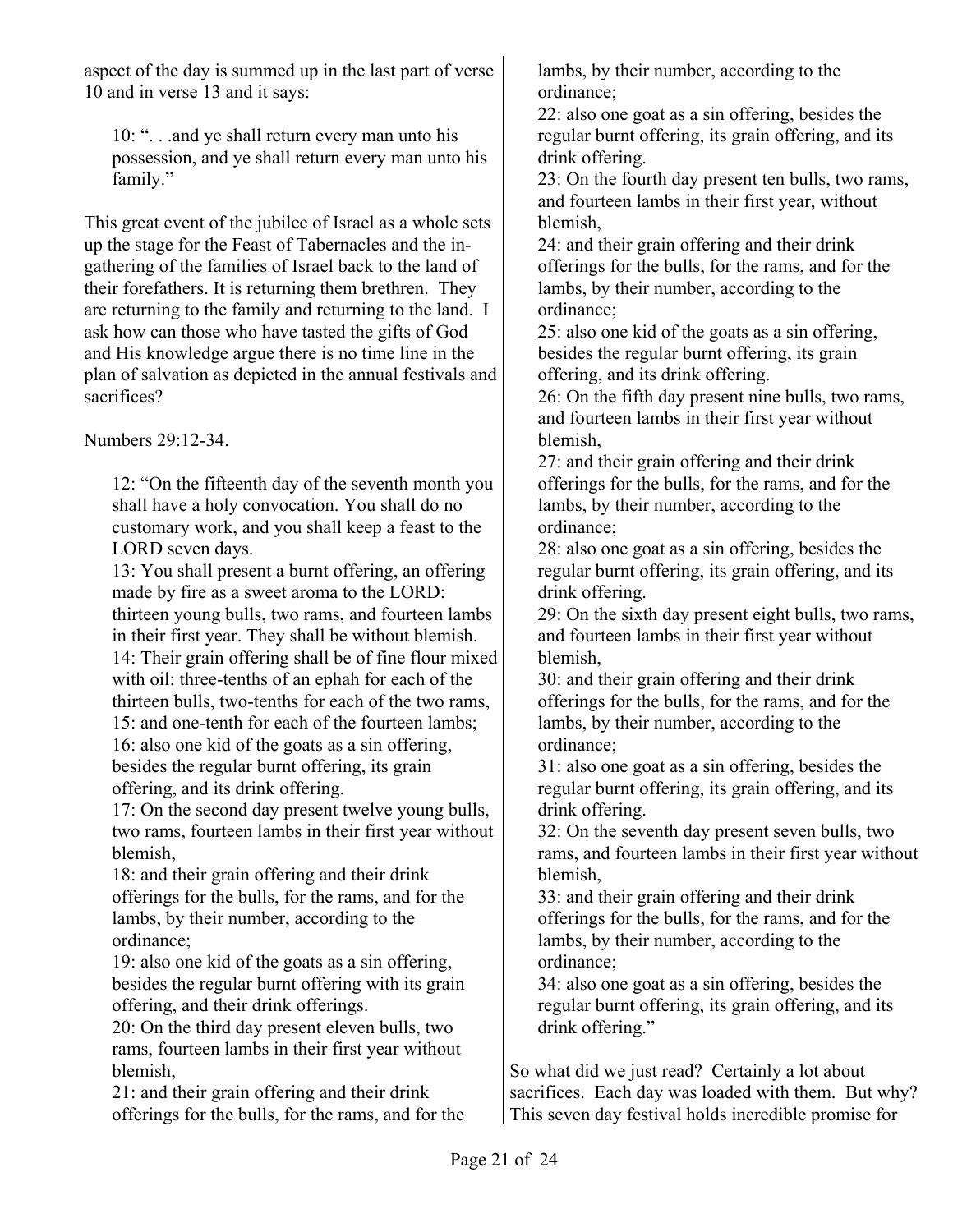Israel. As we studied in a recent study entitled, "The Feast of Tabernacles and the Restoration of Israel" there is a tremendous focus in the scriptures placed on her ingathering or returning to the land and tabernacling with God or her return to the family and subsequent healing. Some of you may remember the study we did six or seven years ago about the subject of sacrifices and the Feast of Tabernacles. In that study it became very clear that the total number of sacrifices as well as the individual groups of animals sacrificed gave us a clear picture of many of the great events in Israel's history. They are fulfillments to many patterns for Israel, God's chosen people. That is why the seven day Feast of Tabernacles is all about Israel entering back into that status and the blessings and promises fulfilled which go with it.

Let's give a quick and simple overview of that study. If you take each day of the Feast of Tabernacles and add the total number of sacrifices for that day assigned to the Feast of Tabernacles and add them to the numerical value of each day be it; 1, 2, 3, 4, 5, 6, or 7 we come to a total of 31. We do not add the daily sacrifices or Sabbath sacrifices to those for they have their own preeminence. We are only talking about specific Feast of Tabernacle sacrifices. An example would be day one of the feast: 13 bulls, 2 rams, 14 lambs, and 1 goat for a total of 30. Add the numerical value of the first day which is one and you have 31 as a total. Even though we lose a bull on each successive day, it is offset by the number of the day increasing. Thus we have a total of 31 for each of the seven days. To believers 31 is a significant number when it comes to sacrifices. That is the number of the year in which Christ was sacrificed. It is at this time during the Feast of Tabernacles, we see the blood of Christ extended to physical Israel, the rest of the household. So far we have seen it extended to the firstborn which is the bride, the firstborn of the union between Christ and his wife, and now to physical Israel. If we multiply 31 by the total number of Feast of Tabernacle days which is seven, we come to a total of 217. Now if we add up the number of the Last Great Day sacrifices as we did for the individual days for the Feast of Tabernacle, we get the number eighteen because we take the ten sacrifices and the eighth day which equals eighteen. Add 18 and 217 together and we get 235. Divide this number by seven and we get 33.571. If you apply this number to the life span of Christ as a man from His

birth in the fall to His death in the spring, you will get the exact percentage of years He lived as a man, 33.571 years to be exact. By the end of the Last Great Day, Christ's sacrifice will have been applied to every human being who has ever lived. Only the unrepentant, wicked, will not be washed clean and covered by it. Scriptures tell us they will cease to exist in the lake of fire at the end of the age. There is that time line again.

Let's just review a few of the Feast of Tabernacle numbers. When we add up the numerical value for each day, 1, 2, 3, 4, 5, 6, we get a total of 28. As in  $1+2$  is 3,  $3+3$  is 6 and so on until we get to 28. 28 is a very significant number in creation. It is a number assigned to a woman's life cycle. Keep in mind Christ and His bride had been united prior to this feast and she is at His side as the wife in the family at this time. She is also the mother. Follow those patterns through in your own studies. Another is the total number of bulls sacrificed for these seven days which comes to 70. Just one of the many significant uses of the number 70 is applied to the 70 elders on the journey to Sinai. They had been given God's spirit to enable them to assist Moses in his duties to Israel. As well the 70 palm trees on the seventh day of their journey from Egypt. They helped shepherd God's flock. Once again bring to mind what the Feast of Tabernacles is all about, ingathering and tabernacling. There are also a total of 14 rams sacrificed. That is significant in the completion of the first part of a woman's life cycle. It is called the pre-ovulation phase. This is when the endometrium has been prepared for pregnancy. Remember on days 15-21 of this cycle is when conception can occur. Is there any one of us out there that thinks this is a coincidence here? The Feast of Tabernacles falls on the 15th through the  $21<sup>st</sup>$  days of the seventh month. The wife of Christ and Israel are linked together here after the pattern of a mother carrying her child or children. Remember the spring holy days the 15th through the 21st are the qualifying of the bride. Remember the unleavening. So we have these two time periods depicting some wonderful events. The beggetal of physical Israel will take place in mass during this time. That is during the Feast of Tabernacles. Be mindful that ovulation can actually last for up to eight days which becomes significant to the Last Great Day and the remainder of all mankind. During these eight days of ovulation, both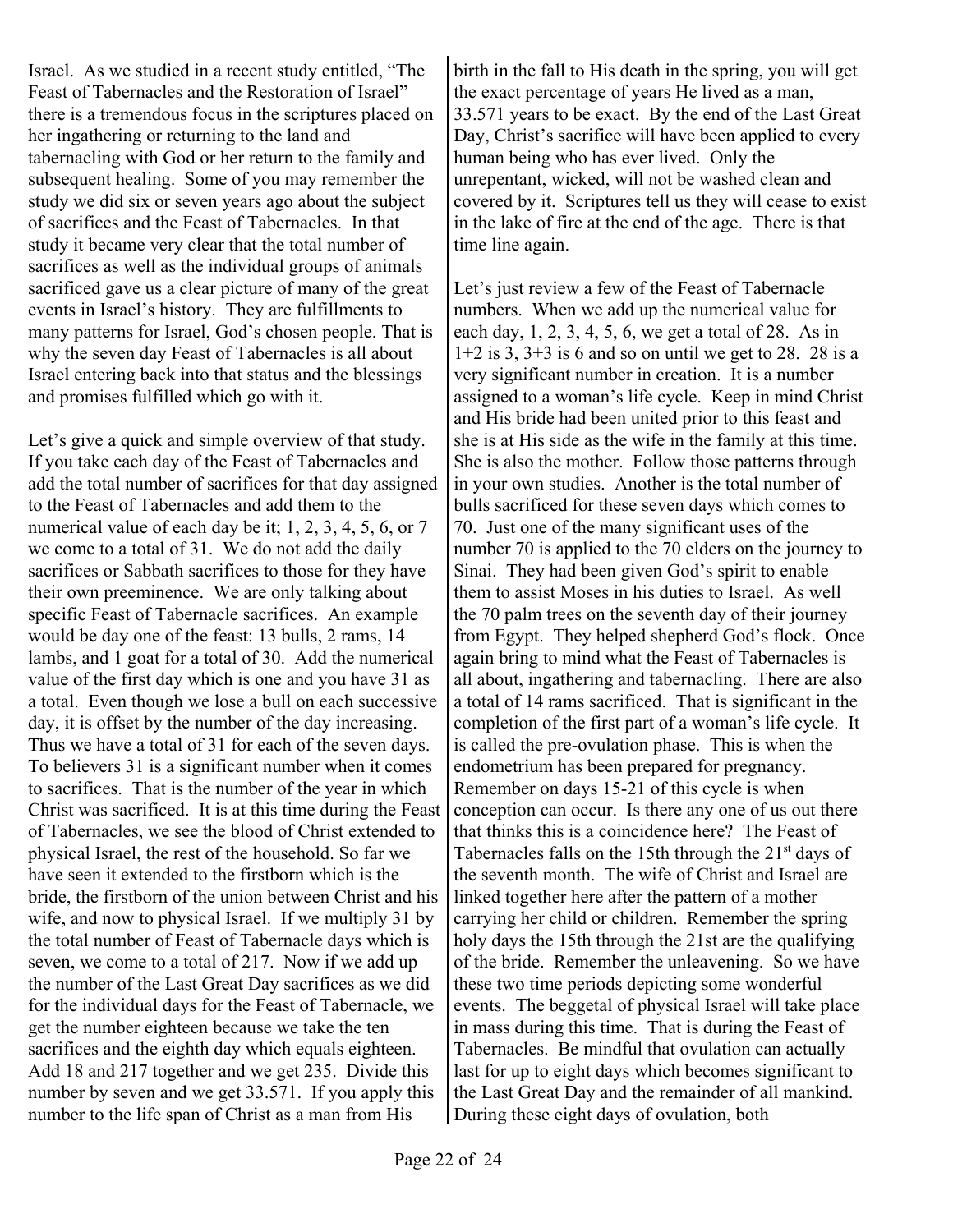progesterone and estrogen are secreted. Follow that one through brethren on your own.

Do you remember the second set of sacrifices on Pentecost require two rams, but the first set only require one. The first set with one ram is representative of our mature pillar of Jesus, the Christ. The second set with two rams is both Christ and his mature bride acting as pillars to Israel. He provides His spirit, the river of life, and she provides the fruit of the tree of life for healing, one of the main themes during the Feast of Tabernacles. These two, *ayil*, are very important to the history of Israel and mankind from the start of the second set of sacrifices on Pentecost and once again emphasized strongly here in the Feast of Tabernacles. We now have a total of 98 lambs that is 14 lambs for each of the seven days. Once again two very important numbers which I am sure we can all follow through based on what we have studied today and even more. Then we have seven goats. These goats were sin offerings and as such a covering. These seven days of the Feast of Tabernacles are very important for Israel as a whole. They are a culmination of all God's promises to her. God will fulfill them all. She will assume her rightful place among the nations before He moves onto the final phase of His plan of salvation as depicted in the events of the Last Great Day and the testing of the rest of mankind.

The Last Great Day or Great Last Day whichever you prefer is the eighth day of these two combined feasts, as both Leviticus 23 and Numbers 29 clearly tell us. It is just amazing that some are teaching now that there really is not an eighth day, that in actuality it is the seventh day. This day is the time of the circumcision of the hearts of all the rest of the nations. What an event this will be. God has prepared the family structure to deal with it. We have a Father, Son, bride/wife, begotten children, and now a continuation of the family. The bride and physical Israel have been prepared for this task. Everything is set and now the final ingredient is released, that is the Devil. He is released at the start of this time period, that's the Last Great Day, and not during the thousand years as scriptures once again clearly tell us. Now the rest of mankind will have the opportunity to choose for themselves, good from evil and life over death. Numbers 29:35-38.

35: "On the eighth day you shall have a sacred assembly. You shall do no customary work. 36: You shall present a burnt offering, an offering made by fire as a sweet aroma to the LORD: one bull, one ram, seven lambs in their first year without blemish,

37: and their grain offering and their drink offerings for the bull, for the ram, and for the lambs, by their number, according to the ordinance;

38: also one goat as a sin offering, besides the regular burnt offering, its grain offering, and its drink offering."

One bull, one ram, seven lambs, one goat, simple and to the point. This eighth day is called in Hebrew an *atsereth* or "confined, held in, assembly." That term is only assigned to the eighth day of the combined spring festivals of Passover and Unleavened Bread, and the fall festivals of Feast of Tabernacle and Last Great Day. It represents a sacred confinement. We will cover that meaning and symbolism in great detail in an upcoming study.

I don't know about you, but I'm starting to get a little tired. We have undoubtedly only scratched the surface of this subject brethren. It's been a very beneficial study for me and I hope it has and will continue to be for all of us. We must all be working hard to be washed by the water of the word and be able to give an answer for the hope which lies in us.

In a closing point I would like to stress that God has told us in Numbers 28:2 that the lessons learned in chapter 28 and 29 are about "the set appointed times of His burnt offerings." That is the focus of His instruction. In Leviticus 23 we see a different focus. Here it is **which days we keep as holy convocations and** *shabbathon* **or high holy days and the weekly Sabbath**. When we combine the teaching of both of these lessons, we can gain a tremendous insight into the plan of salvation and our part in it. Please be mindful however that whether stated individually or together, there is no instruction found in them that tell us to keep the new moon as a *shabbathon*. If we used what some call evidence in Numbers 28 because of its listing of sacrifices there, we would also have to include every single day in that category as well because the daily offerings are also included there.